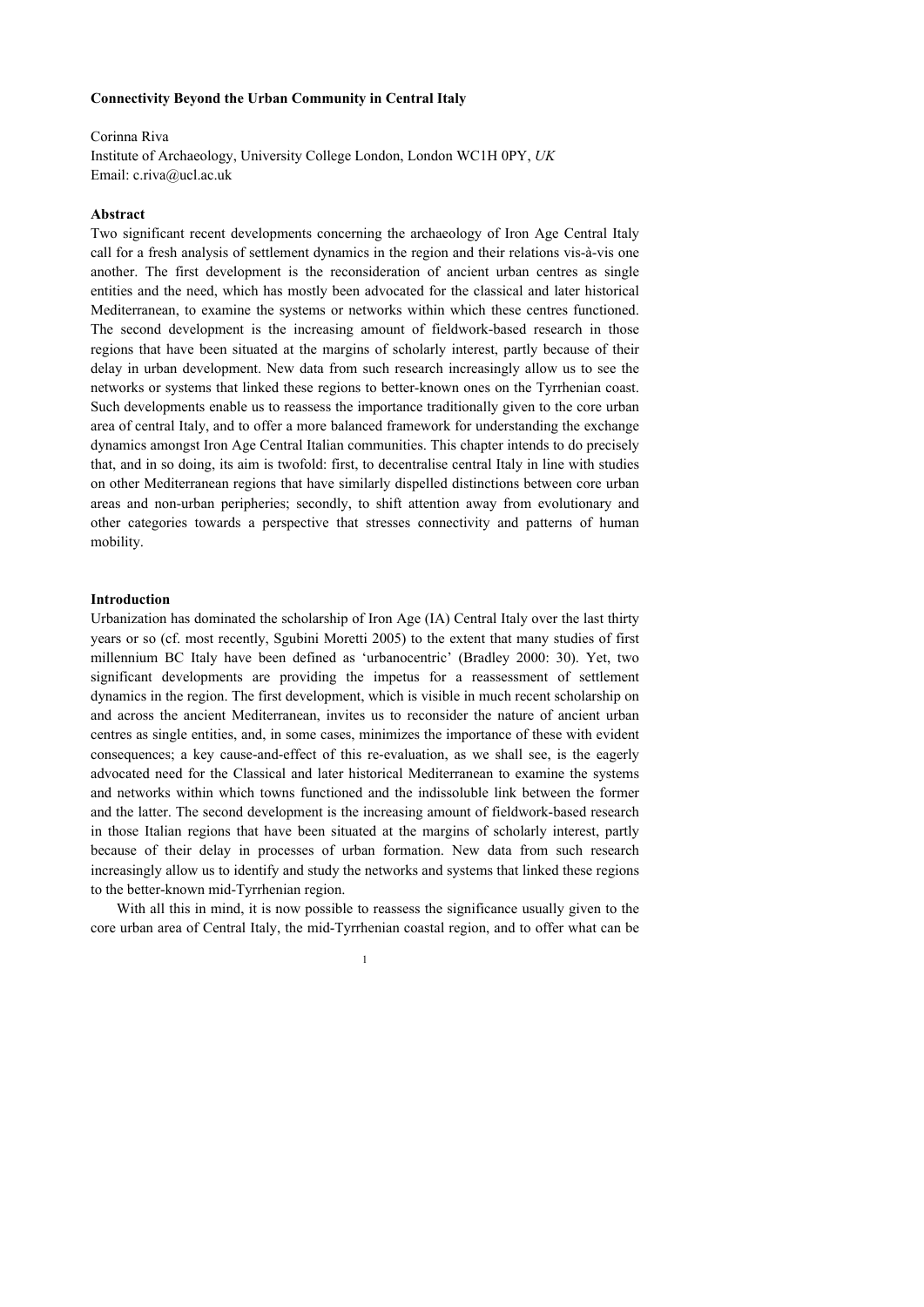seen as a more balanced framework for understanding the nature of, and exchange dynamics amongst IA Central Italian communities. The aim of such a reassessment is two-fold: firstly, to decentralise Central Italy in line with studies on other Mediterranean regions that have similarly dispelled distinctions between core and peripheral areas; secondly to shift attention away from evolutionary categories and other categories stemming from Roman ancient sources towards a perspective that stresses connectivity and patterns of human mobility or, in one phrase, connective mobility (Shaw 2001: 424) and exchange networks through the landscape. Ultimately, such a perspective positively encourages us to think without ethnic boundaries, the identification of which also originates from later ancient sources, yet has determined the archaeological definition of distinct cultural regions in IA Italy (Bradley, Isayev and Riva 2007).

## **Towns, Systems and Networks across the Mediterranean**

'The unifying feature is not the accident of a nucleated pattern, whether or not this qualifies as urban; it is the intricate and often far-flung engagement with a wider, kaleidoscopic world.' (Horden and Purcell 2000: 122)

Connectivity, the core-concept behind the micro-ecological approach that Horden and Purcell developed in their seminal study (2000; see also Harris 2005a) and proposed for a novel way of understanding the long-term history of the Mediterranean, has been hailed as a 'watershed in the study of antiquity' (Shaw 2001: 453) by ancient historians, even marking a paradigm shift towards a connectedness model for the study of the Mediterranean as an analytical unit (Morris 2005; Malkin 2005). Despite criticism towards this study from an archaeological viewpoint (van Dommelen 2000), the concept of Mediterranean connectivity has vigorously entered the archaeological literature (Knapp and Blake 2005; Broodbank 2012), demonstrating the value of the connectedness concept in Mediterranean prehistory. Analyses of urbanization across the IA Mediterranean have not been immune from it either (Cunliffe and Osborne 2005); indeed, that such a concept began taking shape in the 1980s and sharpened along with the growing literature on globalisation, mobility and related issues in the social and historical sciences (Morris 2005: 31, 37-38) may partly explain why scholars set out to place Mediterranean towns within a theoretically-informed framework that stresses interaction and accessibility within town systems or networks across different cultural regions.

Undoubtedly, therefore, the connectedness concept and 'network thinking' has provided a fresh new impetus to the study of towns, at least for a comparative approach to IA urbanization in the Mediterranean; it has even encouraged comparative thinking of different communities across space, whether urban or not, within questions about the Eurocentric character of Greek ancient history, of which the Greek *polis* constitutes a key concept (Vlassopoulos 2007a). Yet, it is a paradox, though perhaps only deceptively so, that the concepts of Mediterranean connectivity and micro-ecology have in fact minimized, if not outright undermined, the significance of towns. Indeed, Horden and Purcell deem definitions of towns unsatisfactory because based on arbitrarily-estimated proportions of criteria such as size and population density (Horden and Purcell 2000: 92-96); they accordingly dismiss urban typologies and theories, because it is impossible to recognise 'the essence of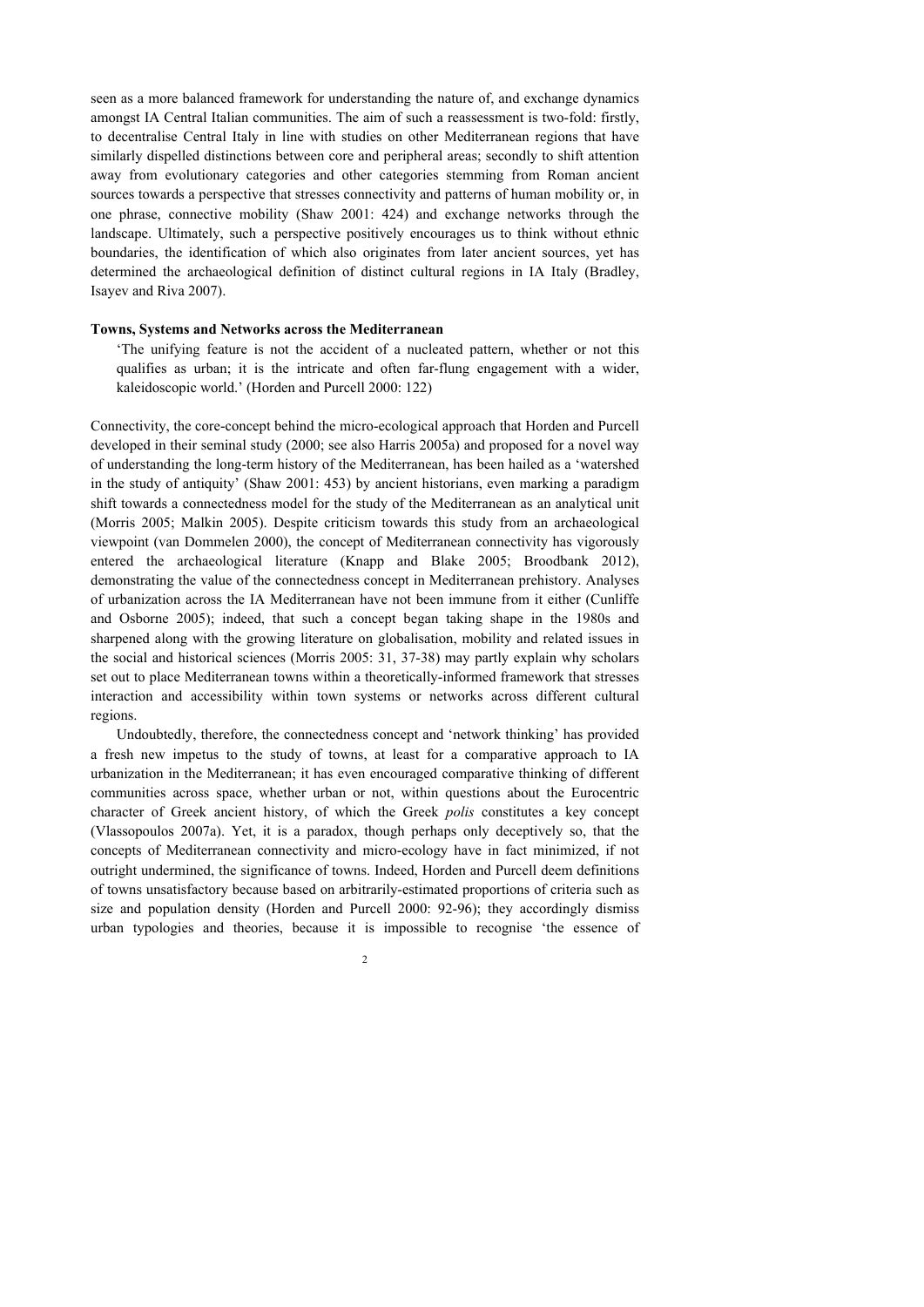Mediterranean urbanism' (Horden and Purcell 2000: 101). Ultimately, their intention is to eradicate the concept of town altogether and replace it with the features and characteristics of Mediterranean settlements identified '... less as separate and clearly definable entities and more as loci of contact or overlap between different ecologies' (Horden and Purcell 2000: 100). The most vociferous criticism of this perspective has come from ancient historians (Shaw 2001: 444-47; Harris 2005b: 29-34), which is perhaps unsurprising given that Horden and Purcell's focus on towns remains largely historical both in respect to the examples they use and the historiographical tradition they wish to challenge (Horden and Purcell 2000: 91). On the other hand, and this is where the paradox appears to be deceptive, this debate around towns has influenced the Mediterranean Iron Age insofar as the 'wider, kaleidoscopic world' referred to above is concerned. Other elements of the debate, namely the ecological interaction between centres of production and centres of consumption and other types of dynamic relationships between settlements have always been central themes of archaeological enquiry informed by survey evidence and Mediterranean landscape analysis, and have therefore not produced a visible effect on such an enquiry (cf. van Dommelen 2000: 233; Osborne 2005: 4). IA Central Italy is no exception to this; this is attested by the vast amount of survey archaeology and landscape studies that have allowed scholars to build a coherent account of human and cultural landscapes in the region over the last four decades. However, other, what we might call conceptual, issues of the debate are yet to have an impact on such an account: these issues entail the questioning and ultimate refutation of an urban core-non-urban-periphery perspective and, in view of that, the drive to decentralise the centre, the urban core.

Challenging this perspective is precisely the emphasis on Mediterranean connectivity and micro-ecologies as driving the system within which towns existed. This system is fluid not only ecologically but also conceptually: hence, not only is the distinction between types of settlement – urban, non-urban, rural - negligible, but the notion of central place itself becomes questionable at best (Horden and Purcell 2000: 102-105). The value of theories and methods for the identification of central places and of settlement hierarchies, many of which have driven archaeological enquiries on urban formation in IA Central Italy as we shall see, is firmly called in doubt because of their underlying 'systematic and mathematical approach' leading to a static picture of the fluid and dynamic nature of Mediterranean settlements (Horden and Purcell 2000: 104). In parallel to this and originating in postcolonial thought, network thinking does not exclude the existence of hierarchical relationships across space, but compellingly problematises these relationships and considers their dynamism (Constantakopoulou 2007; Malkin 2011), even within world-system historical perspectives (Vlassopoulos 2007a, 144-45, 168-70; 2007b; 2007c, 16-17); this is also the case with analyses of ancient imperial growth and expansion in which the emphasis is on the dynamic interaction between centres and frontier zones (Glatz 2009; cf. Constantakopoulou 2007: 61- 89). Recent studies on trade have similarly moved away from core-periphery relationships while focusing more productively on the multi-directional flows of goods and the social identities and power relations that drive and are themselves shaped by these flows (Foxhall 1998, Agbe-Davis and Bauer 2010). This appears to be a frontal assault on the entire framework within which past and present scholarship has investigated urban formation in IA Central Italy; yet, unlike the attacks of the historical 'consumer city' model and urban types,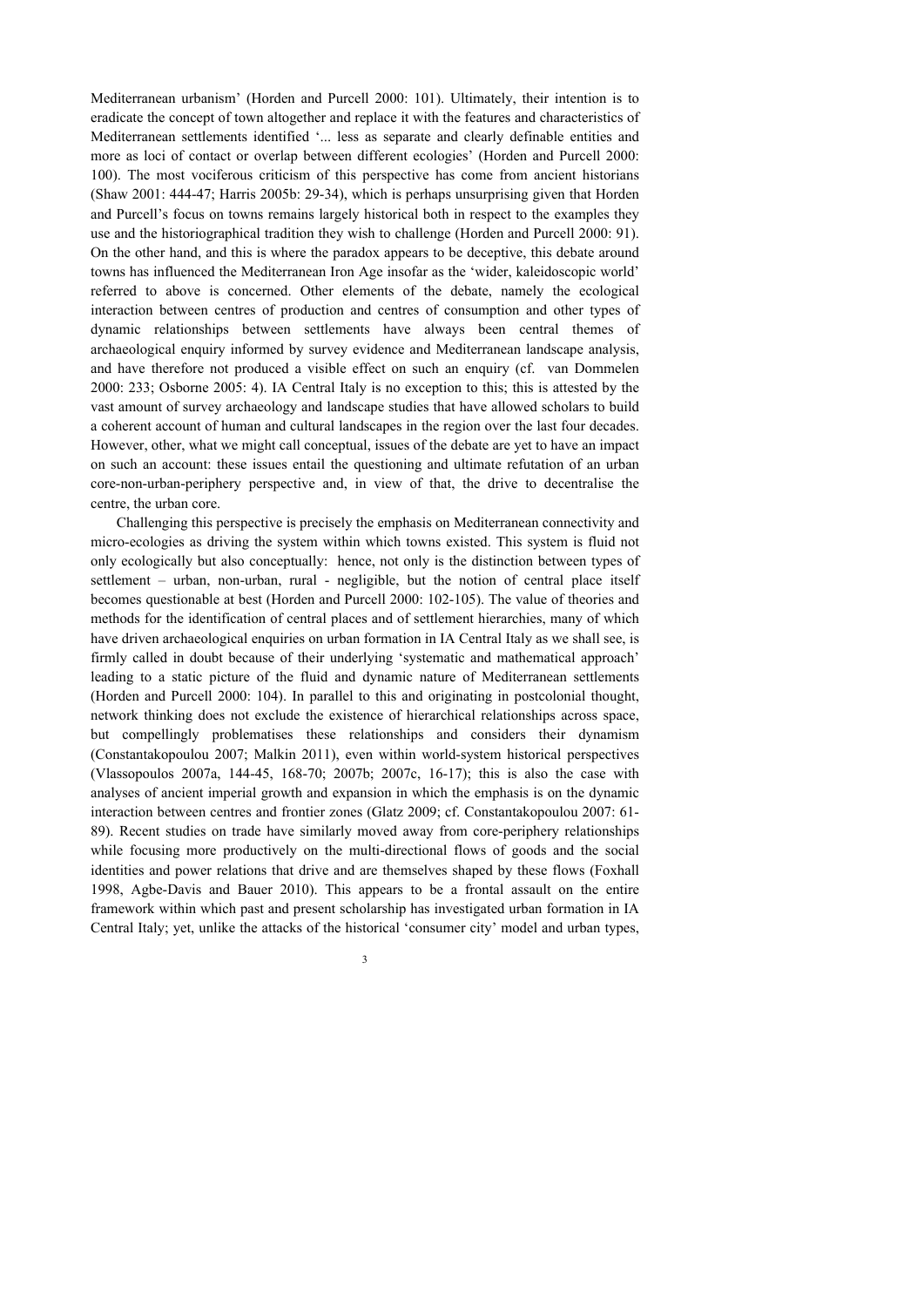so resolutely resisted by ancient historians (Shaw 2001: 444-47), it has remained virtually undisputed since its inception.

Besides mere lack of scholarly communication, silence over this attack may indicate that such sharp positions are deemed as too extreme and irreconcilable with scholarship of the Italian Iron Age. Yet, these positions reflect a wider trend that is leading others to challenge core-periphery models in respect to the development of towns. The widening of this trend is most distinctively visible in archaeological and historical studies of the Archaic and later Greek world, which has long been practically coterminous with the *polis* and ancient urbanization and urbanism (Brock and Hodkinson 2000; Morgan 2003; Vlassopoulos 2007a; 2007b; 2007c). Archaeological studies specifically devoted to the 'margins of the *polis* world' in the Greek early Iron Age and Archaic period (Morgan 2003: 2) ultimately focus upon political communities and their identities; in doing so, they have drawn attention to the variety of these latter and dismissed the *ethnos-polis* distinction as a product of the thinking of later Greek written sources and the modern historian's retrojection of this ancient thinking upon earlier material evidence (Morgan 2003). A similar attempt for IA Central Italy has not raised sufficient interest possibly because of its focus on later Roman periods (Bradley 2000).

 Studies such as these have radically shifted the attention towards previously ignored themes and new questions in Greek archaeology; it seems to me that the picture we have built of IA Central Italy thus far would benefit considerably if we were to follow this trend seriously and take up issues which it has prompted. Doing so, it must be underlined, is only possible at the present time thanks to a growing body of material evidence particularly coming from those Italic regions deemed to be at the periphery of urbanization. Let us then turn now to Central Italy (Figure 1) and critically discuss the current state of the scholarship before moving on to examine and integrate well-known and new material evidence and the potential of this integration for transforming our perspective on towns.

#### **The Urban Core in the Mid-Tyrrhenian Region**

The current picture of the development of towns in Central Italy is, in fact, a relatively recent one: over the last two decades, new studies and settlement evidence from the mid-Tyrrhenian coastal region have settled a lasting debate over the relationship between indigenous settlements and Greek settlements that were newly established from the eighth century BC in the Italic peninsula and Sicily (Riva 2010a: 2-7). Until then, the relationship was largely seen as a hierarchical one, whereby the earlier urban formation of these new Greek communities was a catalyst for the urbanization of indigenous communities, mostly visibly so in Etruria. Rome was an exception in the independent processes leading to the *synoikism* of its earliest settlements and hence to its urbanization. While it may seem to be a gross generalization to some, it seems accurate to me to state that Etruscologists and Classical archaeologists fully endorsed this view; by contrast, pre- and proto-historians mostly rejected it on the basis of its underlying diffusionism that ultimately promoted Greek cultural superiority over indigenous communities. New evidence from both Etruria and *Latium*, and a growing dialogue between the two scholarly camps proved decisive for the prehistorians' arguments to gain wider acceptance and ultimately consensus (d'Agostino 2005). According to these arguments, indigenous urbanization in the mid-Tyrrhenian region was not only largely contemporary with the urbanization of non-indigenous communities, but those settlements that became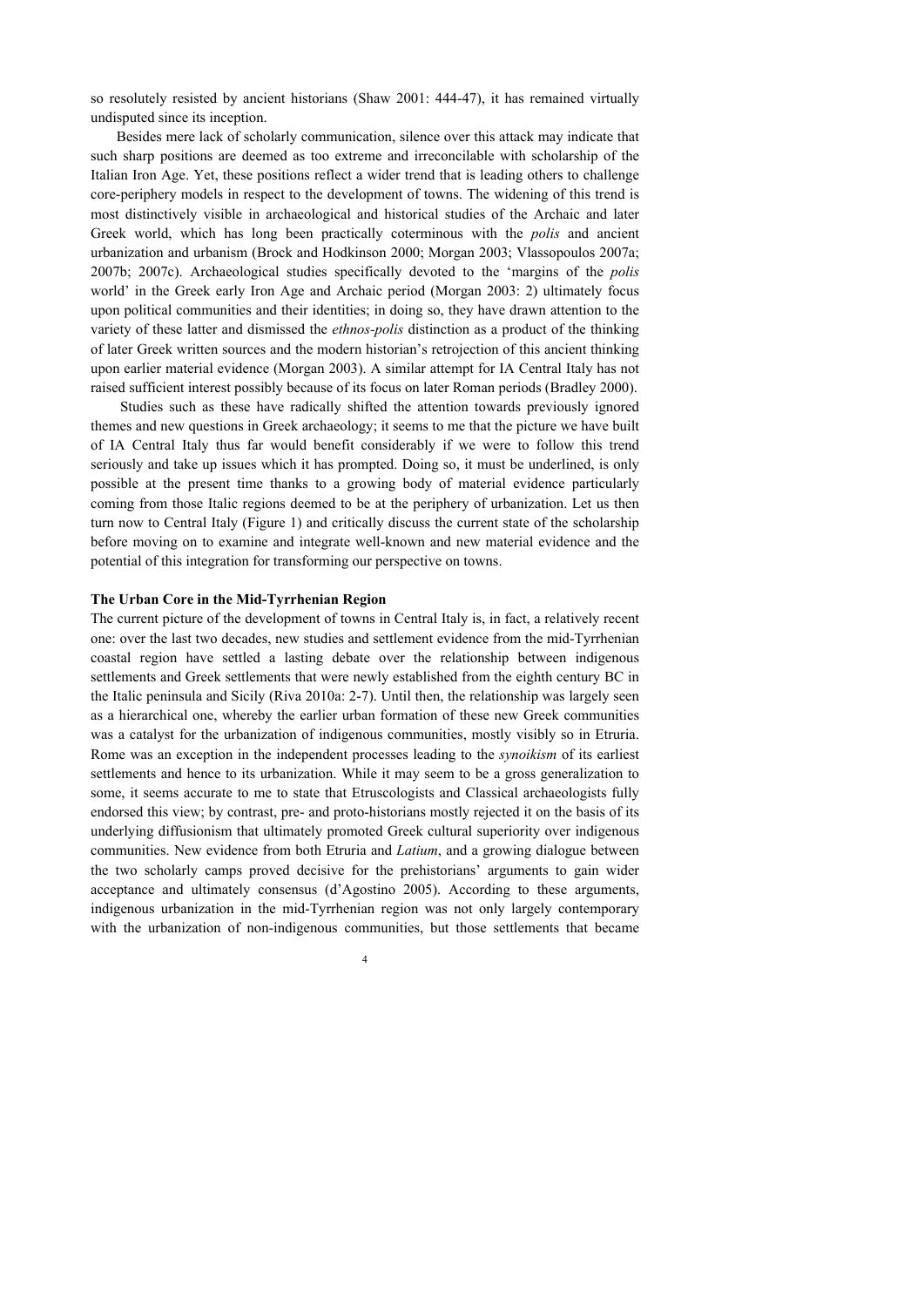urban in Tyrrhenian Etruria and *Latium Vetus* were already complex enough to be defined as proto-urban centres (Guidi 1998b; 2008). This complexity is primarily evaluated on the basis of two factors: firstly, the size of these proto-urban centres, which were much larger than previously and reflected densely populated settlement; secondly, the growth of burial grounds around these settlements, notably in Etruria, and the funerary material evidence that showed increasingly elaborate rituals (Riva 2010a: ch. 2). This view is largely accepted today, despite on-going questions around the modalities, timing and details of these momentous processes, and differences between these processes in, for example, Etruria and Latium (Guidi 2008: 176-179). This radical shift in outlook has coincided with changes in Greek archaeology and calls to abandon Hellenocentric views of the establishment of Greek communities across the Mediterranean (Hodos 2006; 2010).

## *Proto-Urban, Urban and Central Places*

The changing perspective has had far-reaching consequences: firstly, it has promoted the building of a model of indigenous urbanization in Central Italy; secondly, in so doing it has reinforced the picture of a mid-Tyrrhenian urban core as opposed to a periphery at its geographical margins. The model describes two phases, namely the urbanization of a settlement following a proto-urban stage: encompassing the earliest proto-urban settlements, coastal south Etruria is seen, in this respect, to maintain pre-eminence over its neighbouring regions, including Rome and other centres south of the Tiber such as *Gabii* and Ardea, which followed suit (Guidi 2008: 176). The periphery, by contrast, includes areas, where the settlement pattern did not follow this model and remained non-urban, or it did so after a delay. While proto-historians largely subscribe to this picture (Pacciarelli 2000), recent studies of areas characterised by 'delayed urbanization' such as southern Latium, the Sabine region, Emilia Romagna and the north-eastern Italic regions have underlined the variety and complexity of processes and trajectories underlying urbanization across the Italic peninsula (Guidi and Santoro 2004; Guidi 2008). The emphasis on the Etruscan urban core of the model is furthermore concomitant with the role attributed to Etruria in the proto-urbanization of centres such as Capua and Pontecagnano in Campania, and Bologna and Verucchio in Emilia Romagna; such a role is deemed so vital as to conjecture the Etruscan colonization of these centres (Guidi 2008: 180; cf. Cuozzo 2007), and even to retroject such a political influence from Etruria over the margins to earlier periods, namely the final Bronze Age (Bietti Sestieri 1997). As recently noted, this Etrusco-centric scenario, which may be partly due to the dominance of Etruscology with its strong historiographic tradition in IA Italian archaeology (Vanzetti 2004: 19-21), has ironically revived a diffusionist perspective by replacing Greece with Etruria as the catalyst for change.

The concept of proto-urbanization itself, a key element of this model, requires close scrutiny. The term proto-urban was first used and applied to Central Tyrrhenian Italy by Renato Peroni (1969) in the 1960s in order to explain the socio-political changes that he identified in the settlements and cemeteries of the region in the Bronze and Iron Age transition (see also Gnesotto 2006). Apart from its elusive definition (Vanzetti 2004: 26), the term generally refers to settlements that reached a certain size, which is regarded as indicative of a densely populated site, and that controlled a large territory within which a settlement hierarchy can be identified (Peroni and di Gennaro 1986; di Gennaro 2000). Such a

Corinna Riva 1/4/13 14:08 Corinna Riva 1/4/13 14:10 **Deleted:** from **Deleted:** proto-urban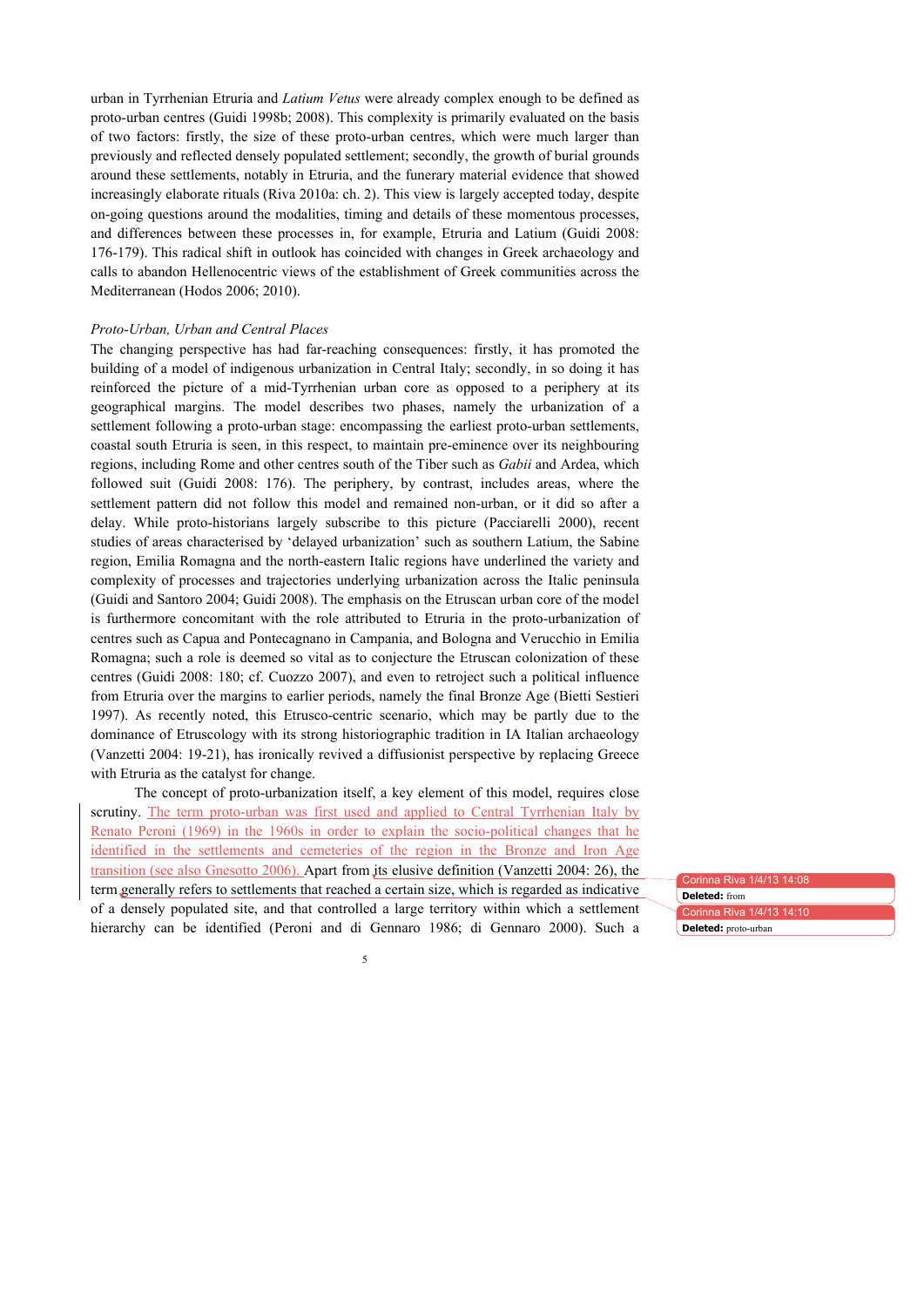definition, however, depends on arbitrary calculations of the threshold beyond which a settlement is seen as large enough to be classified as proto-urban – which makes it effectively the central place so strongly criticized by Horden and Purcell. The problem becomes particularly acute when these thresholds also differentiate the Etruscan core from areas with 'delayed urbanization' (Guidi 2008: 184). The identification of a settlement hierarchy within a specific territory suffers from similar problems, as the hierarchy itself is defined by decreasing thresholds from the centre. The sizes of proto-urban centres' territories have moreover been determined by Thiessen Polygon analysis (di Gennaro 1982) and the Rank Size Rule (Guidi 1985; di Gennaro 2000) but these are mathematical analytical methods that are inherently at odds with the fluid settlement system of the Mediterranean as previously discussed. Even if scholars themselves have recognised a certain methodological naïveté in the early application of these methods, they have yet also duly noted their contribution to the shift in perspective away from Hellenocentric diffusionism that characterised research before the mid 1980s (Guidi 2000: 85). At the same time, the refinement of these methods and the introduction of others have recently helped to overcome some key problems related to Central Place theory, although the objections mentioned have by no means been resolved. Combining, for example, the XTENT model, which is based on Thiessen Polygons analysis, with a Digital Elevation Model (DEM) has allowed the reconstruction of hypothetical boundaries of distinct Etruscan territories while taking into consideration the limitations of the physical landscape more accurately (Redhouse and Stoddart 2011).

With these considerations in mind, it is worthwhile to reflect on the use of these methods and consider whether they are the best possible tools at our disposal for making inferences about distinct political territories. More fundamentally, we must also consider whether it is appropriate to presuppose political control at all in the early Iron Age as maintained by some (di Gennaro 1986). Recent work has tackled this issue by arguing for a dynamic formation of diverse political landscapes (Redhouse and Stoddart 2011). In fact, the greatest difficulty with this issue is to identify the nature of this control. It is certainly reasonable to expect that large communities such as those associated with proto-urban centres would have needed to exploit natural resources and that their subsistence strategies would have shifted to a much larger scale than those of other, smaller communities; however, assuming the centralization and political control of such exploitation on the basis of the archaeological evidence available is not axiomatic.

#### *From the Early State to Political Authority in the Landscape*

Ultimately, we must reflect on the conceptual genealogy of these assumptions: the model of a proto-urban centre controlling a specific territory derives from the Early State Module (ESM), which was initially proposed for Etruria (Renfrew 1975; Vanzetti 2004: 26), and from which applications for modeling inter-state socio-political interaction have been developed (Renfrew and Cherry 1986). The ESM itself originates from the Early State or Archaic State, which is an Anglo-American theoretical model that has dominated studies of the formation of early complex societies over the last few decades. Rooted in social and cultural evolutionism, the Early State was formulated as a form of sociopolitical organization that developed from the chiefdom level through a gradual evolutionary process in which various factors – economic, ideological, societal - interacted with one another (Claessen and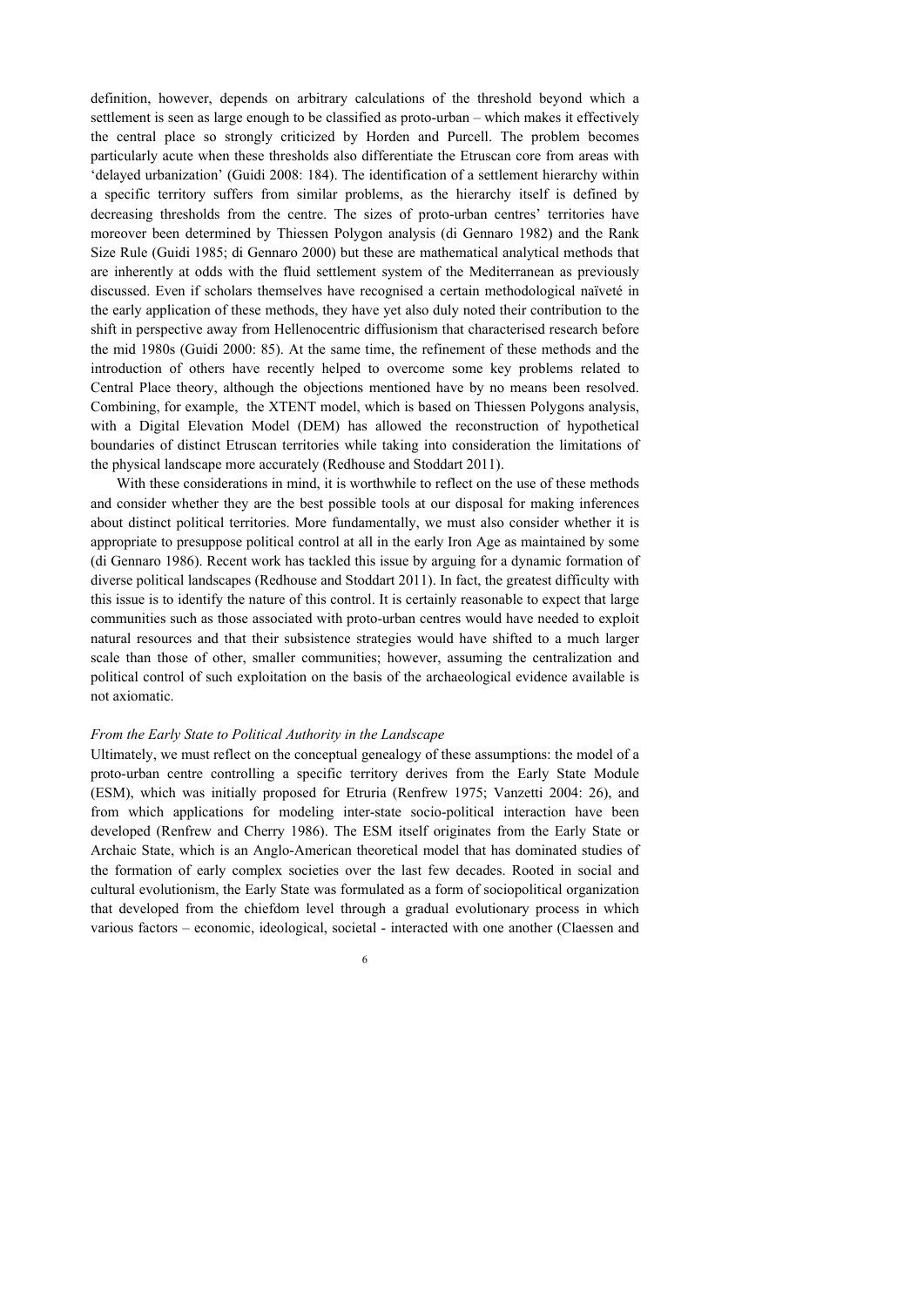Skalník 1978a; 1978b; Carneiro 1970; van de Velde 1985; Claessen and van de Velde 1985; more recently, Sanmartí 2004 and this volume). Several scholars have recently criticized this model for its failure to recognize the existence of multiple settlement hierarchies or indeed decentralization within a single state (Chapman 2008: 154-55; for the latest critical approach to Mediterranean state formation cf. Terrenato and Haggis 2011; see also Joffe 2002). While some have advocated, in its place, a 'fuzzy model' in which political control loses definite spatio-temporal boundaries (Stein 1998), others have been more extreme in their outright rejection of the Early State altogether (Smith 2003: especially 94-102). Smith's rejection is not only motivated by the theoretical basis in social evolution (Smith 2003: 33-36), which has been criticized more widely (Shennan 1993) but he is equally critical of the conceptualization of space as an 'absolute' or 'social constant' vis-à-vis the temporal transformations leading to social complexity. Smith calls this the 'absolutist ontology of space' (Smith 2003: 34), which he also firmly discards in favour of a relational notion of space and landscapes viewed ' … as social artifacts that are produced and reproduced through varying dimensions of spatial practice' (Smith 2003: 25; cf. Ashmore and Knapp 1999). According to this relational approach, and in contrast with the locational model of space that it refutes, landscapes are political not because they reflect political control or centralization, but rather because they are themselves 'constitutive elements of political life' and of political authority (Smith 2003: 76- 77). Hence, Smith's dismissal of the Early State is not just based on the refutation of evolutionary typologies of political forms and checklists of criteria for state formation (Smith 2003: 81, 96; Chapman 2008: 157). By conceiving space as being generated in conjunction with political relationships established through social and spatial practices, the concept of the state as 'an absolute phenomenon of political *form*' becomes awkward (Smith 2003: 77, 80- 85). Without ultimately denying the existence of states (Smith 2003: 108), Smith proposes the constitution of political relationships and of political authority through landscape as an alternative approach to the investigation of political landscapes. This approach takes into account three interconnected areas of analysis: spatial experience, namely material practices through space, spatial perception and the codes and signs underlying it, and finally spatial imagination and representation. All these three areas encapsulate different processes by which inequality and subordination are constructed, from the power over resources and labour to the political control in the production of meaning (Smith 2003: 72-74).

From a theoretical viewpoint, this different approach may at first appear to find some convergence with the Marxist outlook of the school of Italian pre- and proto-history (Guidi 1998a: 678) although the inherent materialism of the latter is incompatible with it. More importantly, this approach poses vast methodological problems for IA Central Italy not least because of the lack of data that can lend themselves to such a detailed analysis, particularly as far as spatial perception and imagination are concerned. The origins and constitution of political authority in the early Iron Age and later have thus far been a fruitful area of research in Tyrrhenian Etruria (Iaia 1999; De Santis 2005; Riva 2010a). This research, however, is mainly restricted to cemetery data, which do not allow studying how political authority operates within the larger public apparatus of governance in the landscape (Smith 2003: 108- 109). Attempts to connect these data to the wider context have done so by looking at the extension and nature of the settlements and its cemeteries rather than the wider landscape (Pacciarelli 2000). This is unfortunately inevitable, as we rely chiefly on survey evidence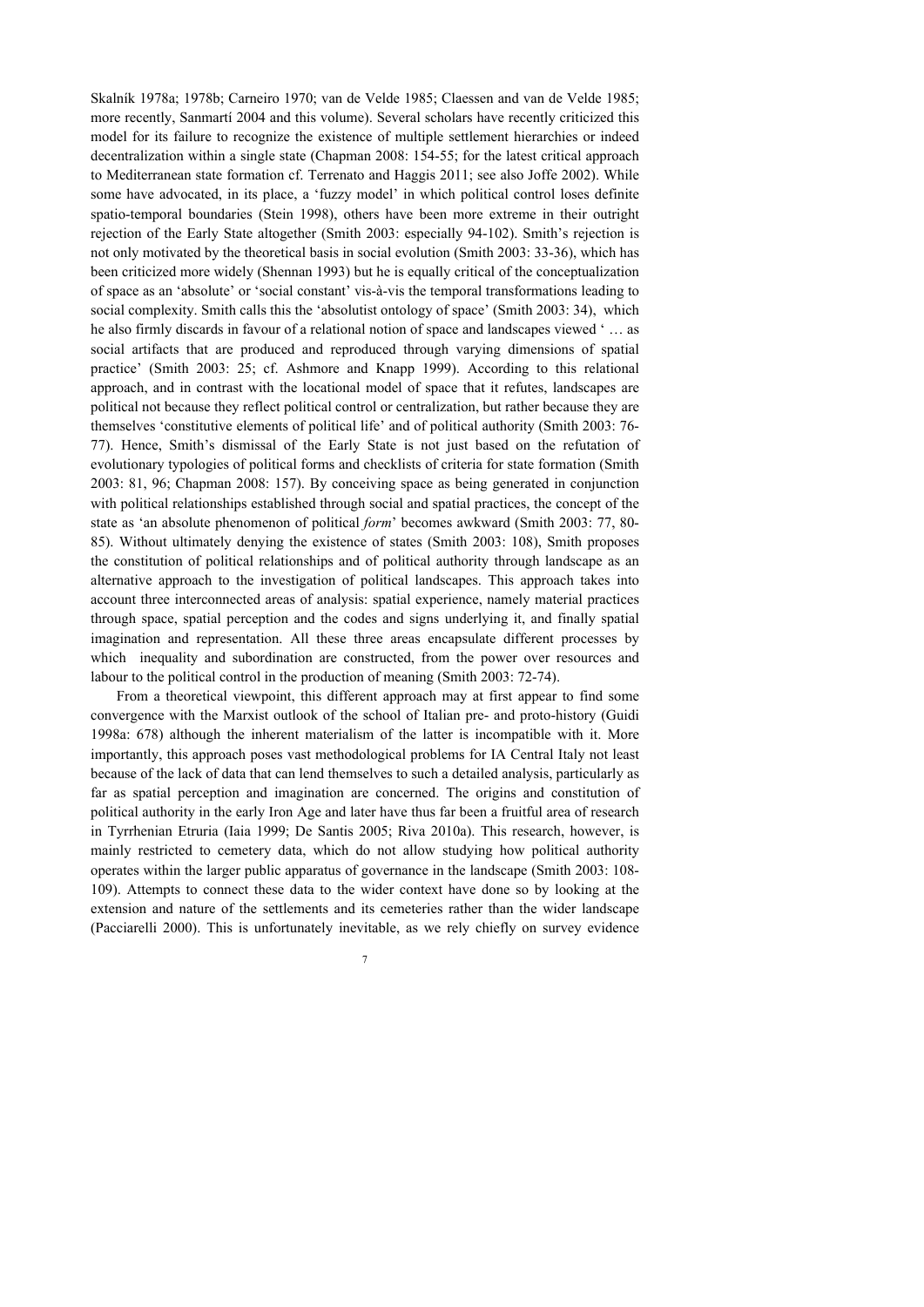and, with few exceptions, lack detailed investigation (Guidi 2008: 177). Analogous, albeit less severe, problems concern the study of the political landscape of later periods, namely the early Archaic period; again save important exceptions that reveal political landscapes were structured through ritual and funerary practices, the increasing density of rural occupation in the sixth century BC is principally known from survey evidence (Rendeli 1993; Zifferero 2002; 2005; Carafa 2004). The disparate state of the data in different Italian regions is an additional problem.

Yet, a critical look at the conceptual foundation of the Early State encourages us to reevaluate the available evidence and to tackle two final key issues. The first one is the relationship between urbanization and state formation; the second one concerns the relationship between the evolutionary outlook of this model and the settlement categories that are derived from Roman textual sources but applied to IA Italy.

Some studies deem proto-urbanization as a constituent of incipient state formation, and urbanization itself as an important component of statehood (Guidi 1998b; 2000; 2008: 187; di Gennaro 2000); others underline the distinction between urbanization and state formation (Bradley 2000: 32; Riva 2010a: 21-22). Conversely, conceiving of landscapes as constitutive of political authority through social and spatial practices help us to clarify the reflexive relationship between spatial forms (nucleated/dispersed, urban/non-urban settlement) and temporal (political) transformations through practice (Smith 2003: 25, 71-72); in this way, we can trace the structuration of political power in the landscape through time. Highlighting the heterogeneity of the re-occupation of the landscape around proto-urban centres in the course of the eighth century in south Etruria (Iaia and Mandolesi 1995; 2010) allows us, for example, to reconstruct a scenario of 'constitutive political landscapes', in which different social groups strategically occupied sites for resource exploitation and communication and for contact within very fluid spatial and social relationships. Indeed, this heterogeneous scenario places emphasis on the formation of a connective tissue around the proto-urban and later urban centres that functioned more as a settlement network than as a settlement hierarchy system, driven more by exchange flows through material practices than by political dependence upon a central place within state boundaries. Alternatively, a study on Umbria, traditionally considered as the non-urban periphery of Etruria (see below), has argued for the need to understand non-urban or 'territorial' states over a long time period (900-300 BC) through the analysis of archaeological, epigraphic and textual sources, emphasizing the dynamic and diverse nature of Italic states and state formation as an on-going process (Bradley 2000: 29-41). The Umbrian states are seen effectively as akin to the *ethnos* states of the Greek world (Bradley 2000: 58).

The second issue in this critical overview is that evolutionary thinking, which underlies the Early State and the proto-urban concept, is ethnocentric, because the urban state is seen as a more developed form of state than the 'tribal state' in the non-urban margins (Rowlands 1989; Shennan 1993; cf. d'Ercole 2000). Such modern ethnocentrism is, in fact, amplified by the use of ancient settlement categories and deeply value-laden terms for the Iron Age such as *pagi* and *vici* (Dench 1995: 128, 130-40; cf. Bradley 2000: 56-59; Zifferero 2002: 250; see now Stek 2009). As their nature and relationship is unclear even for later historical periods, their relevance for the Iron Age is questionable at best (Dench 1995: 135). While I would not deny key regional differences across Central Italy, it seems to me that we are now in a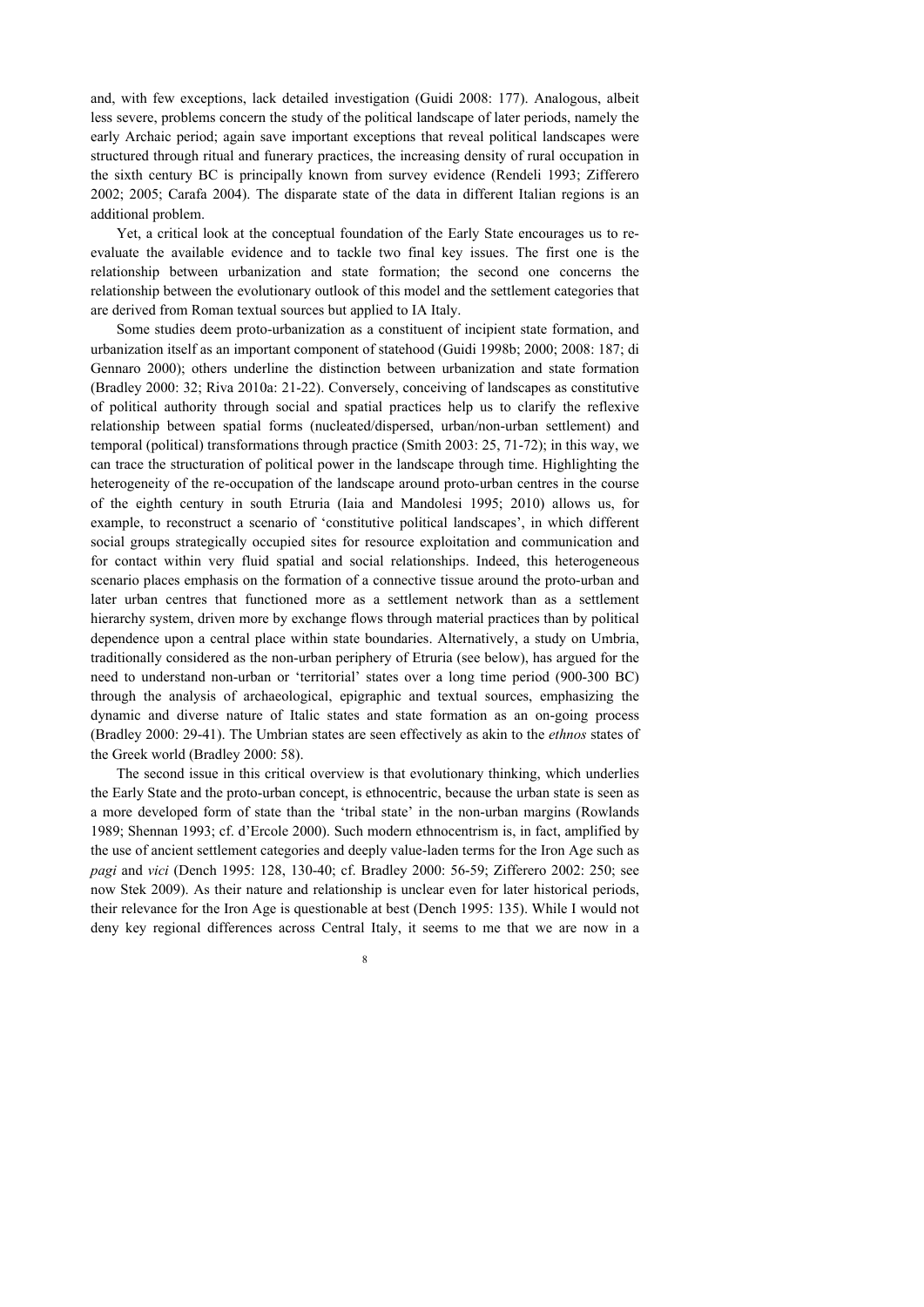position to go beyond such evolutionary views and problematic terms; we can now move towards a new analytical framework that stresses exchange flows and dynamics instead of static landscapes, state and ethnic boundaries, and that makes the centre and margins look less different than they are usually made to appear. Within this framework, the focus is upon mobility through exchange flows and social and spatial practices that over a relatively long time period gave rise to political relationships, which themselves were never stable and led to alternative or indeed opposing forms of political authority, domination and subordination.

#### **Exchange Networks Beyond Urban Centres**

Within this analytical framework, I would like to consider the thriving and abatement of settlements as integrated aspects of the same network both within the so-called urban core and its margins, which I will discuss by examining selected sites (Figure 1). Some settlements in Etruria represent such dynamism, like Marsiliana d'Albegna, Murlo (Poggio Civitate), Acquarossa and Bisenzio, which flourished in the seventh century but did not survive beyond the sixth century; outside Etruria, I will consider sites in Umbria and the Apennines in order to illustrate a similar dynamism of local exchange networks.

### **<<< insert figure 1 around here >>>>**

Our knowledge of Marsiliana has been largely limited to its cemeteries although newlyexcavated residential contexts are changing the picture considerably (Camilli *et. al.* 2005; Casi 2007; Camilli *et al.* 2008); the settlement at Bisenzio is known from surface survey only and from its excavated burial grounds (Delpino 1977). Conversely, the excavated settlements of Murlo and Acquarossa illustrate the wealth and the forms of power that this engendered in smaller, albeit different, settlements: Acquarossa was a relatively populous centre of around 25 ha at the height of its growth (Roos and Wikander 1986), while Murlo has been characterized as a ceremonial, political or civic centre (Torelli 2000; Rathje 2007). It was an architectural complex that comprised an Orientalizing elite residential building, a large workshop and a tripartite structure with possibly a religious function; all of these were destroyed by fire and were replaced by a later Archaic and much more elaborate structure with a closed square plan (Nielsen and Tuck 2001). At both sites, the construction of monumental architectural complexes not only reveals the remarkable access to wealth and resources of these centres, but also the political authority of those who controlled them; of these complexes, the Archaic building at Murlo and the later buildings A and C of Area F at Acquarossa were decorated with figured terracottas whose iconographic programmes displayed the public and political character of the buildings (Strandberg Olofsson 1986; Sassatelli 2000; Rathje 2007). Other buildings with similar public or semi-public functions must have existed at large urban centres in Etruria as attested, for example, by the remains of elite buildings at *Veii*/Piazza d'Armi (Bartoloni 2003: 58) and further afield, in Rome (the *Regia*), Satricum (Wikander and Wikander 1990: 202-205), and possibly at smaller settlements similar to Murlo elsewhere such as Otricoli in the middle Tiber valley (Colonna 2001: 16).

Although different hypotheses have been put forward to explain the demise of these settlements, they all have something in common: they stress the crystallization of Etruscan city-states' control over their territory following deep social transformations in the sixth century, and the pressure that this exerted upon these politically autonomous communities,

 $\overline{Q}$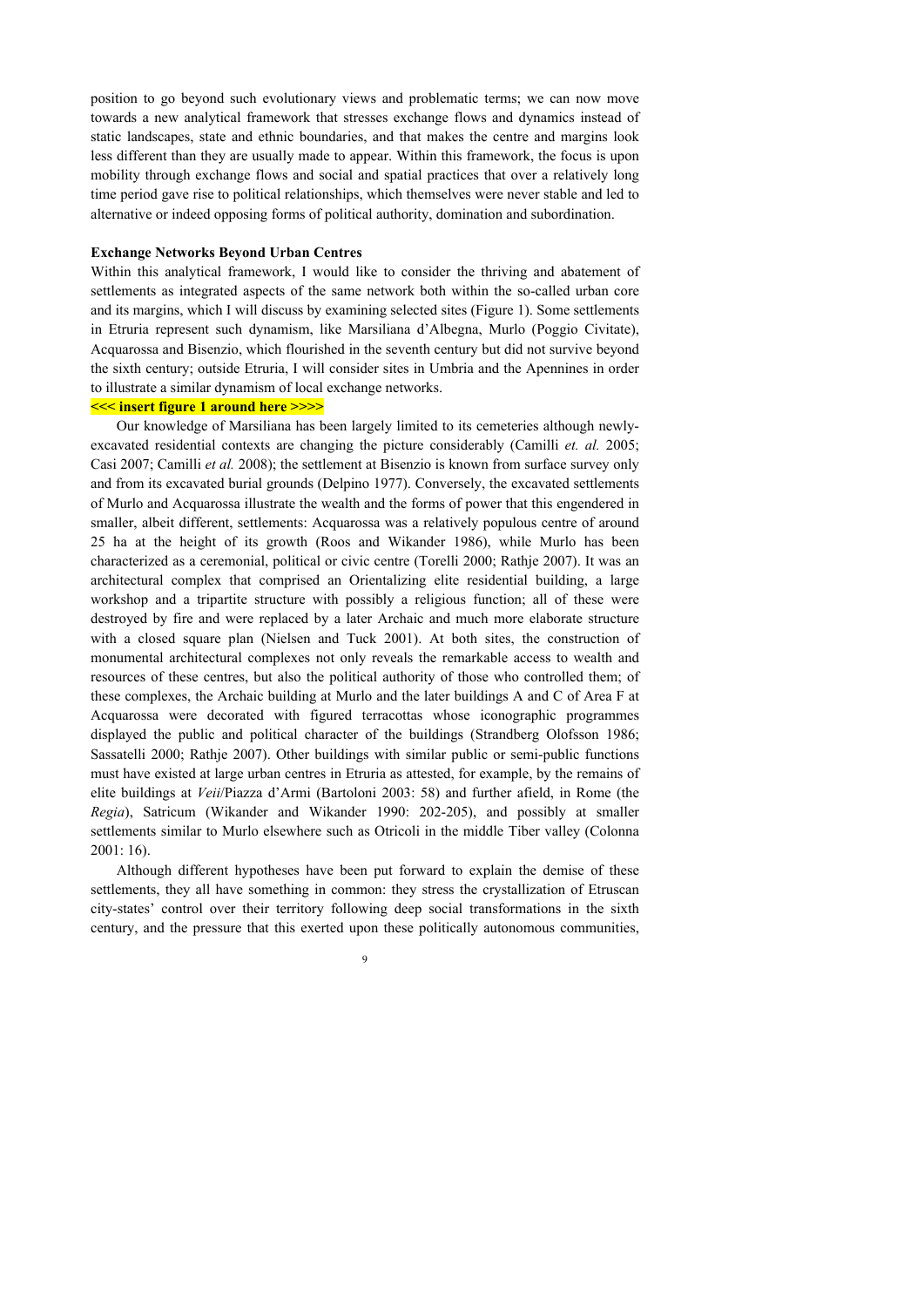which were ultimately incorporated into the political orbit of the city-states. Thus, the demise of Bisenzio was a result of Orvieto (*Volsinii*)'s territorial expansion that was followed by the foundation of a frontier sanctuary on Bolsena Lake (Berlingò 2005: 563-64). Similarly, Murlo and Acquarossa were incorporated within the territories of Chiusi, and Tarquinia or Orvieto respectively (Torelli 2000: 68; Sassatelli 2000: 153). The isolated character of these sites and the 'princely' nature of their political authority are often underlined and contrasted with the power of the large urban centres that absorbed them (Torelli 2000: 72; Sassatelli 2000: 147). This is by no means an unlikely scenario; but the contrast between urban and non-urban forms of political power appears less sharp once we examine the wider context and consider instability not simply as a trait of princely authority but as intrinsic to the exchange networks within which all these settlements developed and/or declined.

Marsiliana and the Albegna valley are in this respect particularly instructive: the destruction of the elite community of Marsiliana by Vulci once the area came under the city's control (Acconcia 2005; Cardosa 2005) is a catastrophist scenario that is hardly justified by the archaeological evidence. Indeed, recent studies of the well-explored archaeological landscape of the Albegna valley have highlighted the development of urban and rural settlements in the valley side by side since the seventh century, suggesting that changes in landscape occupation between the seventh and sixth centuries BC were due to mobility and demographic increase in the area and related to shifting exchange and trade networks (Perkins 1999; 2010). This is not only seen in the changing distribution and nature of burial clusters around Marsiliana, Magliano and Saturnia that probably related to small rural settlements in the valley (Perkins 1999: 80-100) but it is also indicated by the establishment of a new large redistribution or market centre at Doganella towards the end of the seventh century, and by the distribution of transport amphorae produced there (Perkins and Walker 1990; Perkins 1999: 180-81). The centralization of amphora production and the distribution of amphorae and other ceramic forms related to the transport and storage of agricultural produce such as *dolia* illustrate the exchange links between Doganella and other settlements in the lower valley that underlay the growth of political relationships between them (Perkins 1999: 181-88). The evidence from Podere Tartuchino, a farm established at the end of the sixth century, confirms the existence of a network, in which surplus production at single farms connected these to each other and to Doganella (Attolini and Perkins 1992). The involvement of Marsiliana in the network is confirmed by new evidence like a late Archaic rural residence with a quadrangular plan and open courtyard, which is comparable to the *Casa dell'Impluvium* at Roselle and the earliest surburban villa at the Auditorium in Rome (Camilli *et al.* 2008). Archaic coastal *emporia* at Fonteblanda and Talamonaccio that serve the valley further testify to a network that extended beyond the local economy (Ciampoltrini and Firmati 2002; Perkins 2005: 115). Although acknowledged by some (Acconcia 2005; Cardosa 2005), the power and direct involvement of Vulci over these developments, including the foundation of Doganella, lacks any concrete evidence other than the close proximity between Vulci and Doganella and the problematic correlation between material culture and political influence (Perkins 2010).

The case of Marsiliana demonstrates that we may need to readjust catastrophist hypotheses and notions of ruptures as invoked for the demise of Murlo and Acquarossa (Sassatelli 2000: 153), while recognizing continuous change as a feature to which all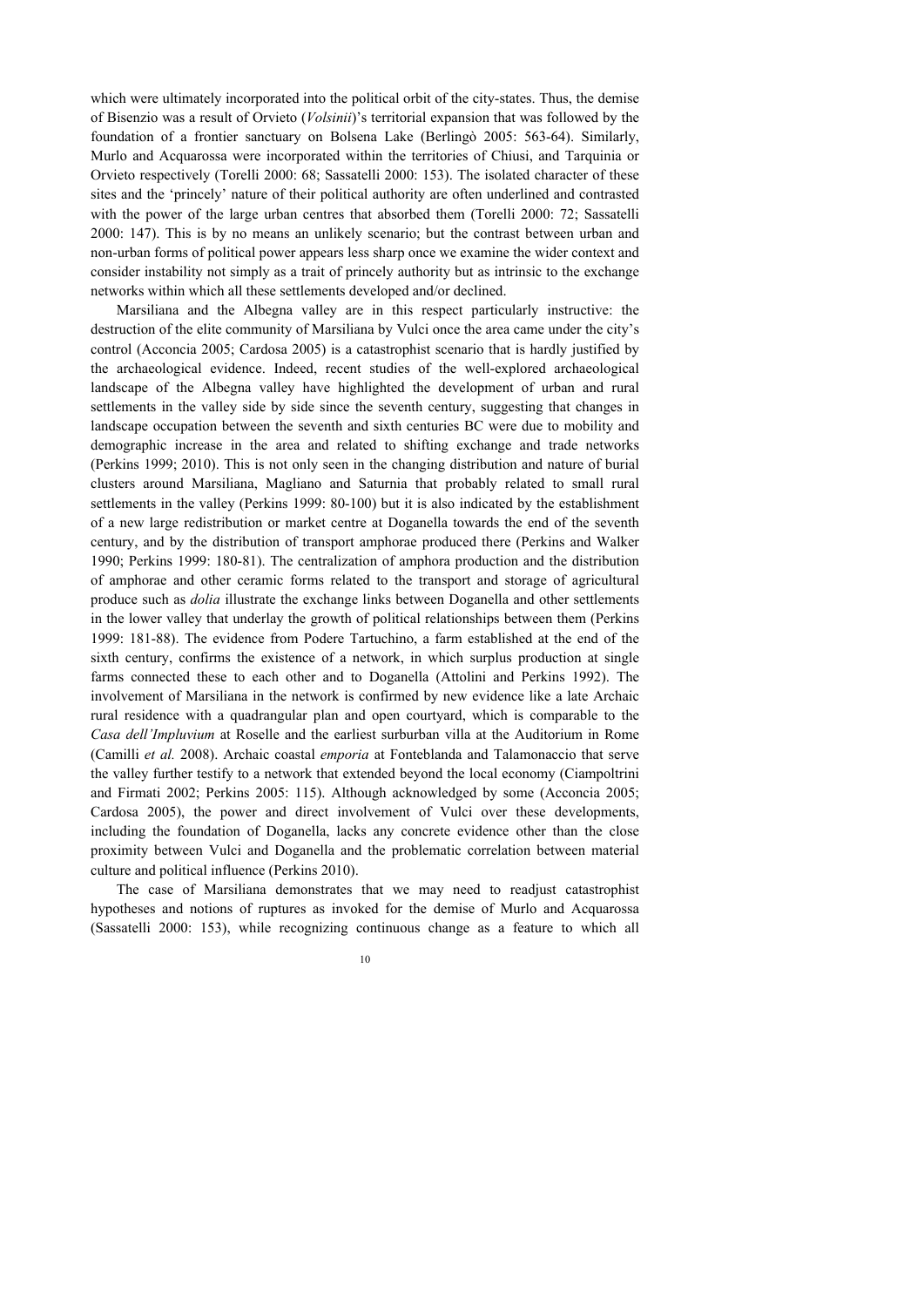networks were subjected (Purcell 2005: 267). With more excavations of non-urban sites, we are in a better position to understand the complex and changing nature of these networks beyond the alleged impact of political influence from the city-states, and the relationship between stable and controlling large urban centres and unstable, controlled non-urban settlements (Perkins 1999: 191).

## **<<< insert figure 2 around here >>>>**

A boundary area where oscillations in the extension of political control of specific Etruscan city-states conceal the complexity and changing nature of political relationships across the landscape is Monti della Tolfa (Figure 2). Rich in mineral resource and a topographical watershed between Tarquinia's and Cerveteri (*Caer*e)'s territories, the area has been systematically explored through survey and excavation of a few settlements (Zifferero 1995; 2000). After the abandonment of Final Bronze Age sites, the re-occupation of this area in the eighth century with the emergence of sites in strategic and defensive positions points to the control and exploitation of its mineral and woodland resources by competing social groups (Iaia and Mandolesi 2010). This goes hand in hand with the growth of Castellina del Marangone down the coast: a medium-size settlement on a plateau overlooking the mouth of the Marangone river and equidistant from Tarquinia and Cerveteri, Castellina developed from the eighth century as a metal processing site thanks to its prosperous maritime contacts (Gran Aymerich 2005; Prayon 2005). Despite suggestions that Castellina came under Cerveteri's political control (Prayon 2005), its continued occupation to the third century BC, the distribution of smaller settlements from the coast to the hinterland towards Mount Tolfaccia overlooking the same valleys and river basins, as well as the emergence of three Archaic sanctuaries in the area of Castellina and further south at Punta della Vipera, all indicate an autonomous network or, as has been suggested, a 'buffer zone' between the territories of Tarquinia and Cerveteri (Rendeli 1993: 240-45). The dynamic process of elite groups' occupation and exploitation of the Monti della Tolfa becomes noticeable in the seventh century with the emergence of isolated *tumulus* burials and smaller settlements such as Monterano and Pian della Conserva in the Mignone valley, that may be interpreted as another exchange network among autonomous communities (Rendeli 1993: 299-303); to this network belongs San Giovenale, a flourishing settlement located on a plateau by a small tributary of the Mignone river (Roos and Wikander 1986). Only towards the end of the seventh and in the sixth centuries do the increasing number of new medium-size settlements, open sites and the expansion of existing ones point to a capillary occupation of the Mignone valley and exploitation of its natural resources; the open sites linked to burial grounds, in particular, indicate the stable occupation of land given to agricultural use and management (Zifferero 2000: 239-47). These changes have been attributed to the political control of Cerveteri (Rendeli 1993: 329-30) and the close similarity of funerary architecture and other types of material culture in the area to those from Cerveteri have been considered as further evidence of this control (Rendeli 1993: 343). Correlating specific styles of material culture with political control, however, is highly problematic because of the underlying assumption that style is a passive reflection of political or even ethnic identities. Style is, on the contrary, a product of social and cultural practice (Shanks and Tilley 1987: 146-71; Conkey 1990: 12- 14) and can be actively manipulated in order to negotiate or maintain boundaries. Evidence of cult sites in the area from the sixth century, scarce as it is so far, offers more reliable support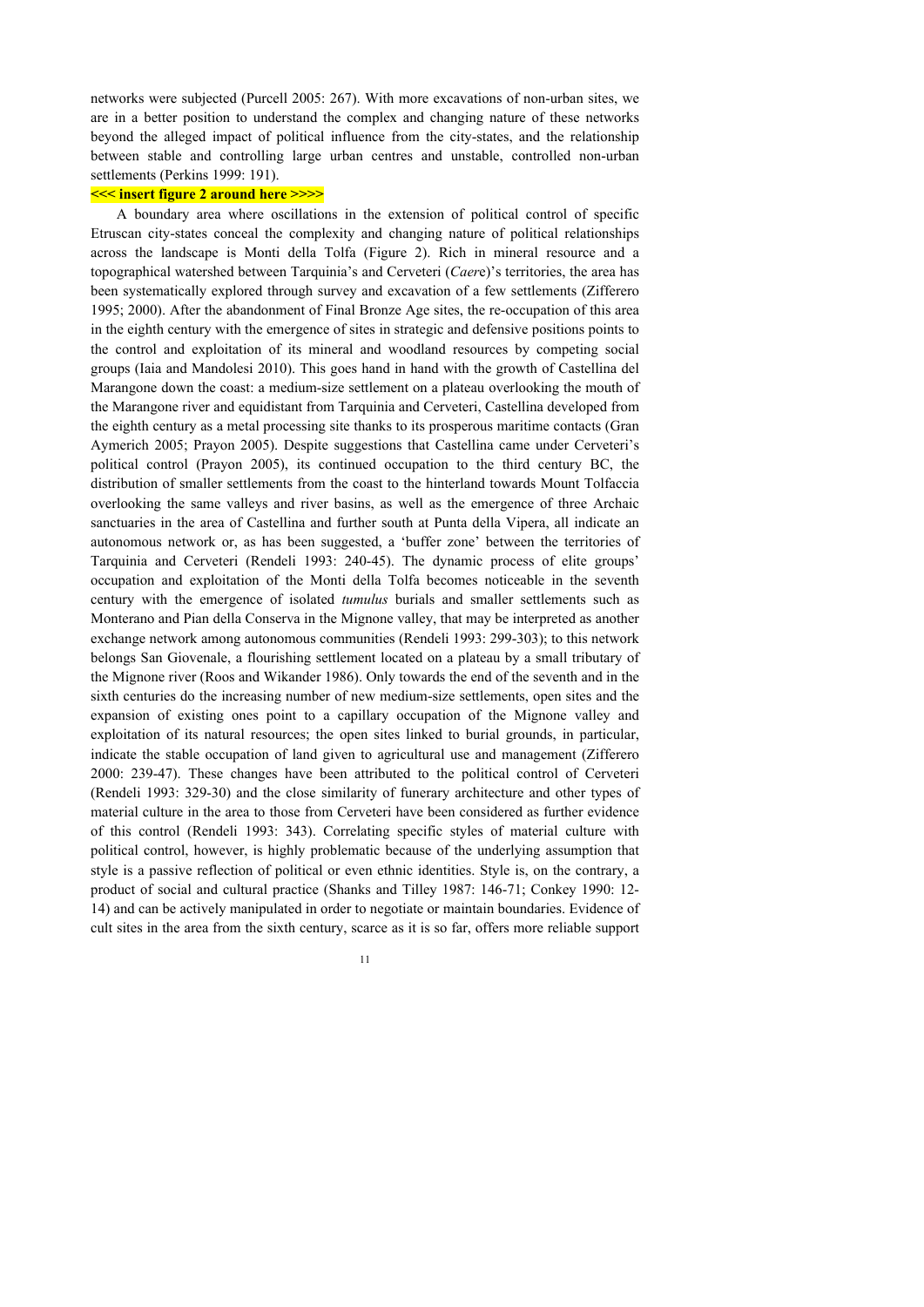for the hypothesis of consolidated political control of the city-state through a structured ritual landscape (Rendeli 1993: 363; Zifferero 1995: 340-48; 2002). Ultimately, however, we are unable to distinguish whether the city-state maintained spatial boundaries or whether these were the result of political relationships established within the settlement network of the area. Such a distinction may even be insignificant, as the stylistic and material affinities with Cerveteri may be evidence of political relationships that autonomous communities established with the city-state by drawing social boundaries through stylistic distinction (*sensu* Bourdieu); in time, such relationships may in turn have ensured the control of Cerveteri's interests in the area.

#### **Exchange Networks Beyond Etruria**

The picture outlined by this kind of evidence is not only one of fluctuating political control across the landscape and the political relationships that were established alongside it, but also one in which exchange flows and networks were responsible for this fluctuation. Nowhere is the role of these networks more visible than at some key settlements and areas outside the urban core of Tyrrhenian Etruria across inland Central Italy (Figure 3). At the same time, one should not underestimate the concurrent changing networks further afield, westwards and across the Tyrrhenian Sea, visible in the establishment of coastal trading settlements from Etruria to southern France (Riva 2010b). Once deemed periphery because largely unknown by field research, inland and Apennine central Italy has recently come to scholarly attention, and revealed a picture of highly articulated exchange networks linking the Tyrrhenian and Adriatic shores of the peninsula.

### **<<< insert figure 3 around here >>>>**

The Tiber valley, in particular, has been at the centre of recent research interest (Patterson 2004; Patterson and Coarelli 2008). Studies of the middle Tiber valley as a frontier area, for example, have noted the growth of secondary sites at the northern margins of the territory of Etruscan Veii from the end of the eighth century along routes of communication and exchange across inland central Italy, and the social and regional mobility along these routes (Cifani 2005: 154, 158): this evidence not only points to the permeability of state boundaries and the autonomy of such frontier areas, but also to the nature of these areas as a locus for exchange (Cifani 2001: 114). Indeed, the archaeological evidence from the eighth to the sixth centuries on both sides of the middle Tiber valley attests to this, from Otricoli and Amelia (cf. Sisani 2008: 63-64) to Todi (Stopponi 2008). Acquarossa itself, placed in the Vezza river valley that linked the Tiber with the territory of Tarquinia, shows cultural relations with *Falerii*, Cerveteri, Vulci and Tarquinia (Colonna 1973); its sixth-century demise must be seen in conjunction with the demise of nearby Monte Piombone, the growth of Bomarzo at the Vezza confluence with the Tiber, and of Orvieto further north, but also with concomitant changes on the eastern side of the Tiber. Here, in the course of the sixth century, the site of Todi, located at the south-west-looking curve of the Tiber before this latter narrows down into the Forello gorge, grew to become a 25 ha site (Cifani 2001: 118); its cemeteries of Logge and San Raffaele contained elite burials of sixth to fifth century date with prestige objects and imports from Orvieto (Bruschetti 2001: 142-44, 147; Stopponi 2008: 22).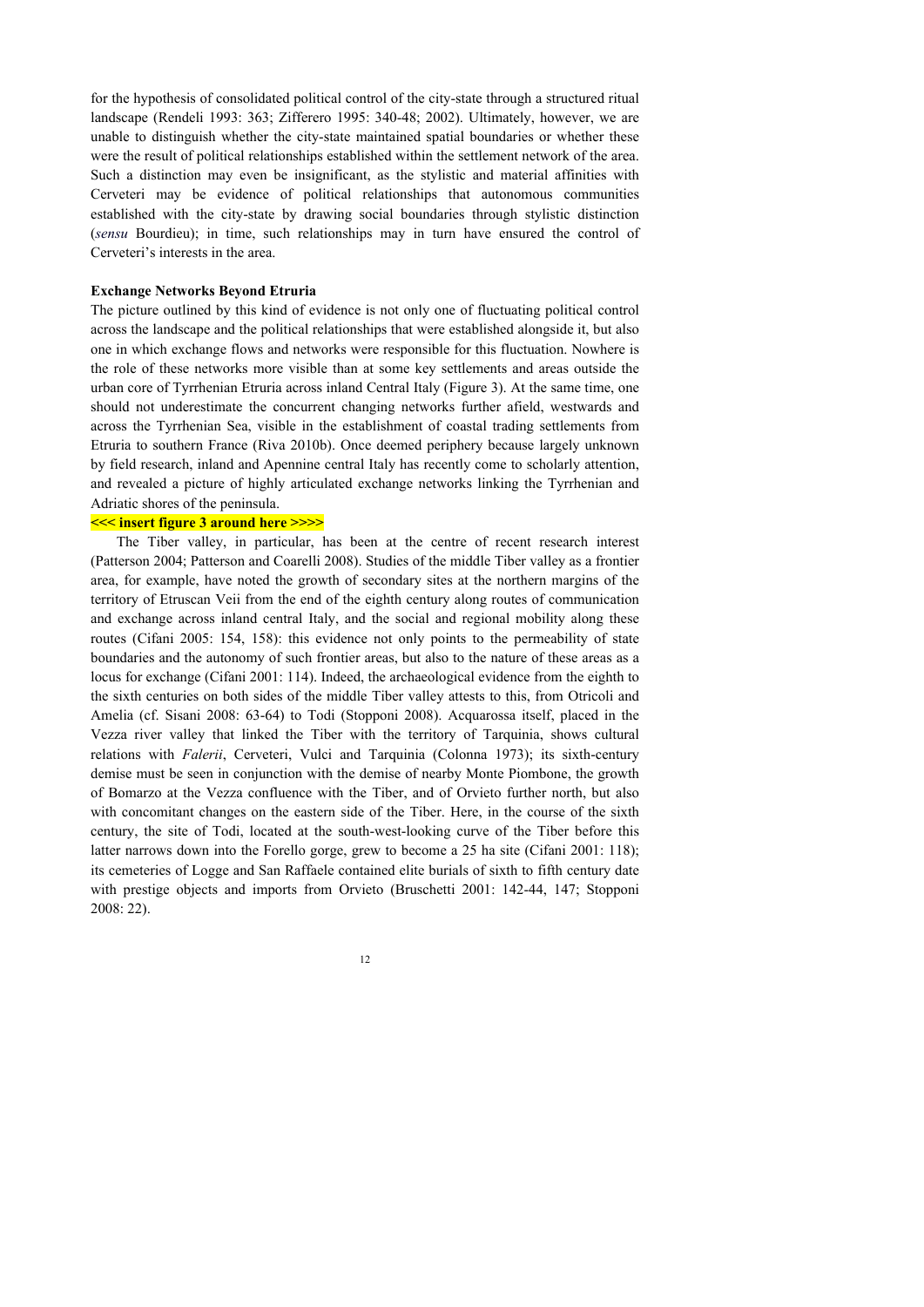From the late sixth century, the Tiber became a distinctive point of convergence rather than a boundary area as settlements east of the valley between Orvieto and Perugia - some argue, even further north to modern Città di Castello (Sisani 2008) - came under Etruscan control (Stopponi 2008). Given that this hypothesis is based on often later epigraphic evidence, ancient sources, Etruscan imports and 'Etruscanised' material culture, it is challenging, however, to detect the dynamics of such processes in the Archaic period beyond recognizing a heightened human mobility. Other scholars have discussed these changes more cautiously in terms of Etruscan trade links (Bradley 2000: 97-98); indeed, reading the archaeological and epigraphic evidence in this way, and emphasizing the diversity of local community identities (Bradley 2000: 92-100), allow us to recognize the role of the changing networks that link different communities on both sides of the valley to the decline of certain settlements and conversely the flourishing and urbanization of others. Hence, the marginal location of sixth-century Acquarossa was not in respect to Orvieto, but to a new network, of which a central node was Orvieto, towards the east bank of the Tiber and Todi; through Todi, Volsinian and other Etruscan goods and imports reached Umbrian sites, including Colfiorito (Bonomi Ponzi 1997: 87-88, 136; Bruschetti 2001: 147). Acquarossa's demise, in other words, was not the direct result of Orvieto's political control, but of a changing network at the centre of which was this burgeoning Etruscan town; this network involved Todi, one of the earliest settlements in Umbria to become urban in the fifth century along with Gubbio, another key site located on trans-Apennine routes to the Adriatic (Stopponi 2008: 22). At Todi, the monumentalization of its urban sanctuaries with architectural terracottas modelled on those from the slightly earlier Belvedere temple at Orvieto (Bruschetti 2001: 151-52; Stopponi 2008: 22) indicates strong political relationships between the two centres, resulting from the elites' social and material practices mostly discernible in the earlier and contemporary funerary evidence. Further support in favour of this picture are the concurrent changes at Terni and its basin in the Nera valley, which was a crucial node of exchange between Tyrrhenian and Adriatic Central Italy from the Final Bronze Age (Ponzi Bonomi 2001); scholars interpret Terni as an important early IA proto-urban centre, not unlike those of south Etruria (Cifani 2001: 112-13). Such momentous developments, which are also visible in Terni's cemeteries (Acciaierie, S. Pietro in Campo) (Leonelli 2003; Broncoli 2006) and the circulation of its material culture in Etruria (Colonna 2001: 18), must be seen in conjunction with the growth of Otricoli as a river port further south on the east bank of the river from the end of the eighth century (Colonna 1999: 28-29). Terni's central role in this scenario, however, changed after the middle of the sixth century when Orvieto became the central node of the exchange network (Ponzi Bonomi 2001: 330).

A significant feature underlying these developments and interaction as a whole in Umbria is the topography of the region, which is characterized by high mountains and isolated plains and valleys that together create a relative lack of large fertile plains (Bradley 2000: 48-53): this has not only influenced the location of sizeable settlements along river valley terraces and valley bottoms, but also the specific selection of mountainous areas for occupation (Cifani 2001: 123). The material culture of some upland settlements nevertheless reveals extraordinarily wide-ranging connections that challenge these occupation patterns, and confirms the suggestions that social, rather than physical factors affect the movement of people and material in mountainous regions (Horden and Purcell 2000: 132). This is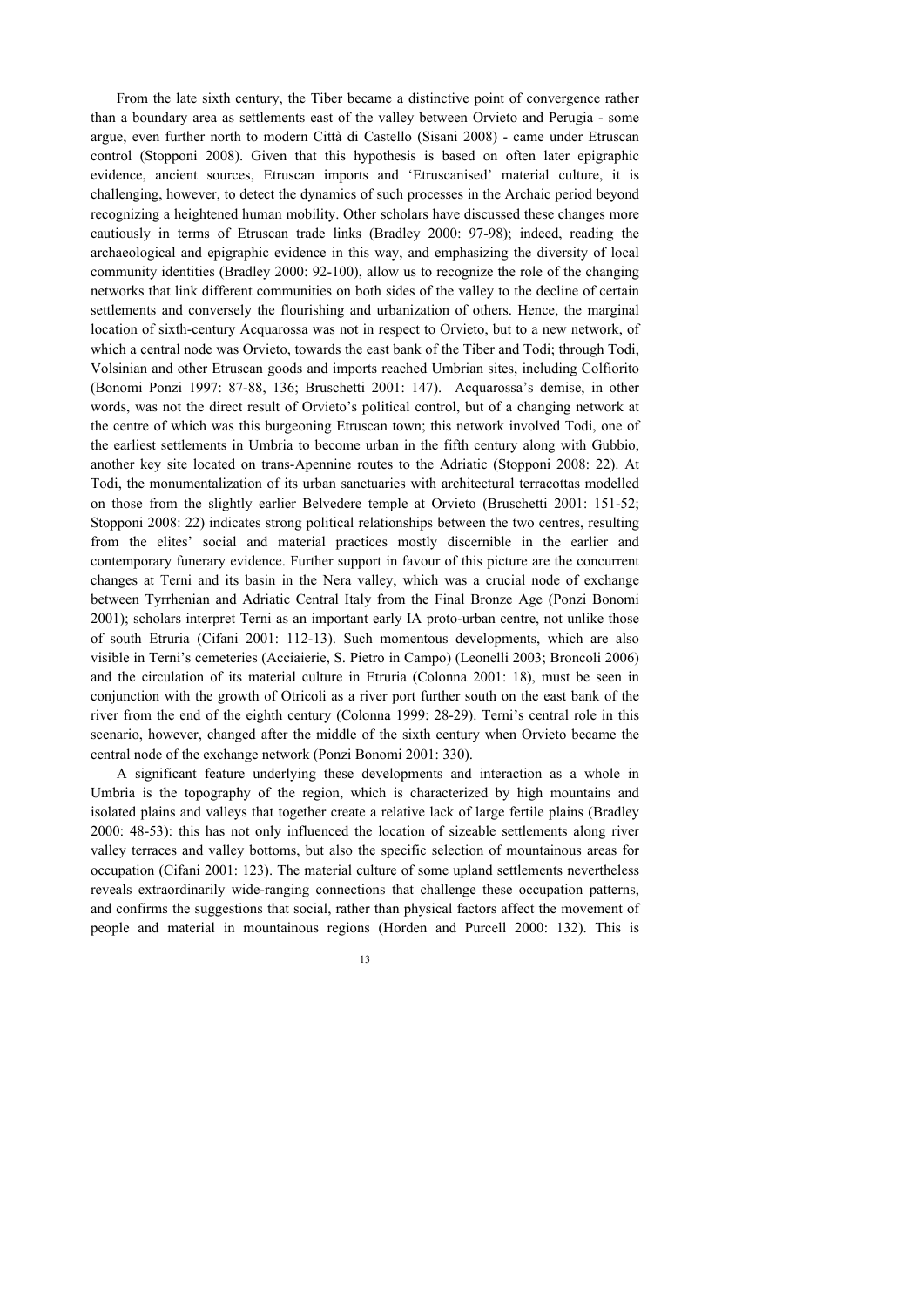particularly the case of those settlements located along the communication routes between the Valle Umbra and the Apenninic range to the east and the Adriatic side, such as Colfiorito, and that are linked by the Chienti and Potenza river valleys (Bonomi Ponzi 1997). While, as it is expected, the location at key intersections determined the flourishing of such sites, only now are we able to gauge the extension and fluctuation of specific exchange networks that affected settlement growth and decline thanks to new research in these areas. One particular district that has been subject to intensive fieldwork in the last ten years or so is the upper Esino valley, which is situated in a 45 km-long and fairly wide valley between two branches of the Apennines: this is the so-called 'Camertine trough' extending from Camerino in the south-east to Arcevia in the north-west. Here, the site of Matelica, set at a particularly strategic point of communication between two mountain passes, Fossato di Vico leading to Gubbio to the north and Colfiorito to the south, has been thoroughly investigated since the mid-1990s: a series of large cemeteries and related settlements dated from roughly the eighth to the sixth centuries have been excavated along the Esino river terraces (Silvestrini and Sabbatini 2008). Although some burials were in use since the ninth century, the extraordinary display of wealth and prestige objects in seventh-century elite burials and the upsurge of habitation areas demonstrate the level of prosperity that these communities reached in this period (Sabbatini 2008a; Biocco and Silvestrini 2008). The occupation of the surrounding valley with evidence of early deforestation furthermore testifies to the agricultural exploitation of the valley that was essential for the survival of these sizeable communities (Biocco and Silvestrini 2008: 27, 37). A comparable scenario consisting of a much more sparse IA occupation away from the river terraces may be gauged from preliminary results of the survey of an area just north of Matelica, in the environs of Fabriano (Pearce *et al.* 2009) where older excavations in the modern city had also located wealthy Orientalizing elite burials (Sabbatini 2008b).

The grave-goods and imports of these and of the contemporary elite burials at Matelica reveal extraordinarily far-reaching connections across inland and Tyrrhenian central Italy on the one hand, and with the Adriatic and Apulian regions on the other (Silvestrini and Sabbatini 2008), and therefore a prosperous exchange network, in which the upper Esino valley played a significant role. Another noteworthy indicator of its role in the network comes from the settlement of Trebbio located on the east bank of the upper Tiber valley between Sansepolcro and Città di Castello (Iaia and Moroni Lanfredini 2009). Trebbio developed between the eighth and the sixth centuries BC and reached 20 ha in size at its peak between the late seventh and the early sixth centuries (Iaia 2009, 54); its growth stemmed from its location on vital trade routes as attested by its diverse material culture, as well as the intense large-scale ceramic production taking place there (Gennusa *et al.* 2007; Iaia and Moroni Lanfredini 2009). Although the excavation of the site is still ongoing, the preliminary results show an interesting pattern: the contexts from the seventh century are closely related to the material from inland Marche and, above all, Matelica although links with Colfiorito further south are not absent; later, between the end of the seventh and the first half of the sixth century, the contexts at Trebbio show relations with the Umbro-Romagnolo cultural region, conceivably the result of the economic demise of Verucchio to the north-west on the Adriatic (Iaia 2009: 51-54). Unexpectedly, the material record at Trebbio shows no links with Etruria or Cortona that is considered to have extended its control to this area (Iaia 2009: 51).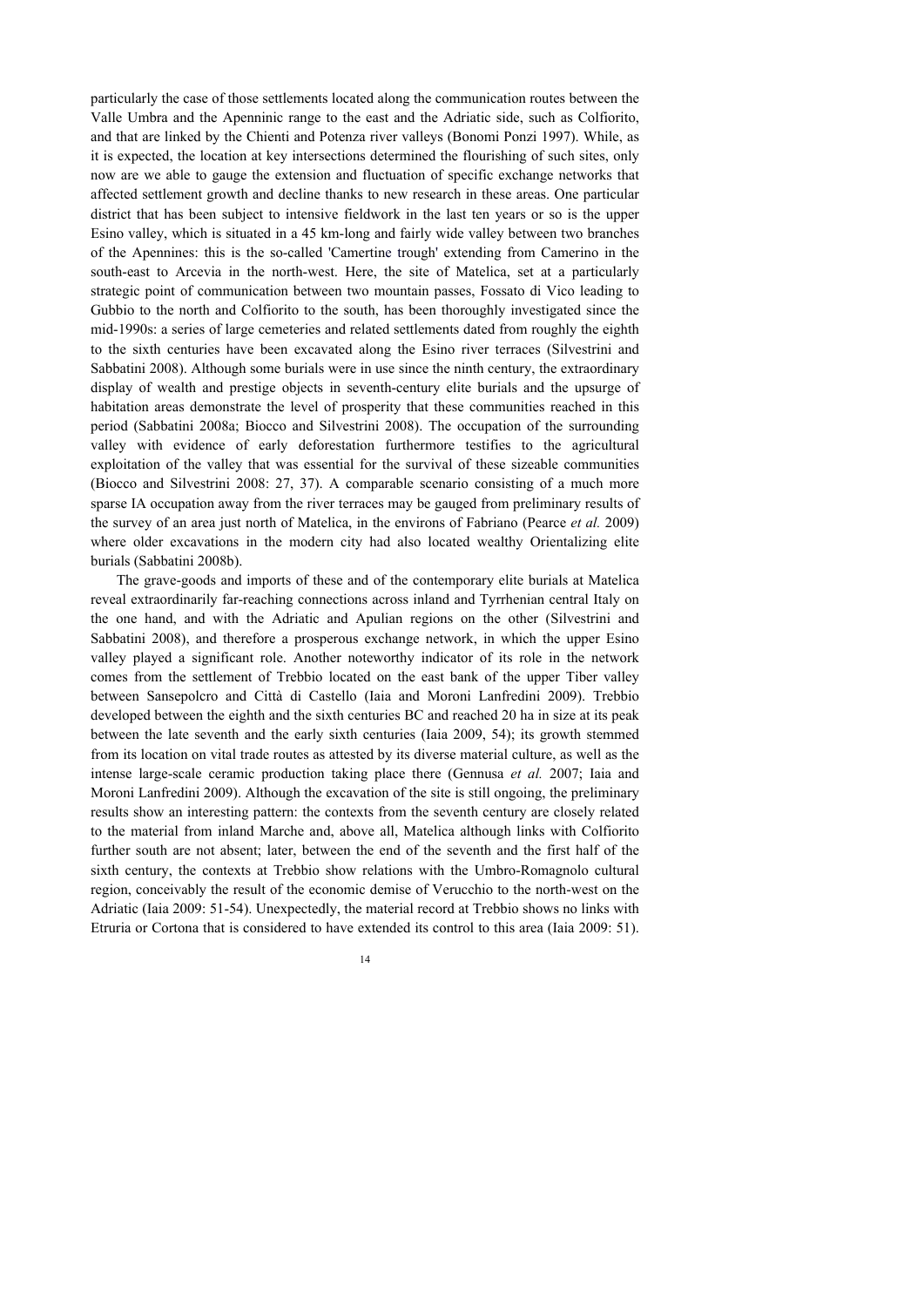The fading of Trebbio's links with Matelica are consistent with the general collapse of the latter in the course of the sixth century, which is indicated by the rapid contraction of its cemeteries (Sabbatini 2008a: 57). Importantly, this decline corresponded in turn to the growing wealth in the cemeteries of Colfiorito south of Matelica, which entered the exchange network of Todi and Orvieto as described above, but was also in contact with the newly burgeoning emporic centres on the Adriatic coast such as Numana (Bonomi Ponzi 1997: 88).

Evidence on the funerary ritual and spatial arrangement of the cemeteries of these intra-Apennine settlements give us an important indication of the social and material practices of specific social groups in these communities that gave rise to political relationships with nearby and more distant communities. But what may primarily show the establishment of such political relationships across different communities in the landscape are the sanctuaries that were established mostly on high grounds across inland Central Italy from the sixth century BC (Bradley 2000: 62-77 for an overview) and the series of hillforts in upland areas (Bradely 2000, 53-62). Though difficult to date in some cases, the hillforts did not only function as a system of control and defence of the landscape; several were, in fact, associated with burial grounds and were permanent settlements (Bradley 2000, 55). The sanctuaries generally lacked built structures but were often located on visible and strategic sites in the landscape and were related to the hillforts as was the case, for instance, at Monte Torre Maggiore (Bonomi Ponzi 2006). They have produced votive deposits with a variety of bronze statuettes and some epigraphic evidence that demonstrate their use by local communities (Bradley 2000: 67). Given the modern plundering of many of these sites, however, we must also concede that specific evidence of the use of these spaces by outsiders or individuals showing off outside relationships may be missing: the famous Mars from Monte Santo near Todi, which was produced in Orvieto and inscribed with a dedication in Umbrian, may in fact exemplify such missing evidence, even if Todi is primarily seen as a cosmopolitan frontier settlement (cf. Bradley 2000: 71)

### **Conclusions**

Through selected case-studies from Etruria to the Apennines, I have examined the complexity of exchange networks beyond the large Etruscan urban centres and their links to other networks across inland Central Italy from the early IA to the fifth century BC. I have suggested that the instability of such networks is mostly visible in the success – urban or otherwise - and demise of some settlements and that it should be seen as a phenomenon that was integral to the fluctuations of political relationships and control across the landscape. It is, however, extremely difficult to identify the social and spatial practices that gave rise to such political relationships in the material record of the landscape, although our evidence for Tyrrhenian Etruria is particularly abundant and more amenable to answer these questions. Ultimately, only a detailed study of the archaeological, iconographic and epigraphic records of the landscape of a particular area may enable us to understand these practices and the processes that led to specific forms of political authority and power relations over a relatively long time period. For inland and Apennine central Italy, the record is very limited, partly because of its marginalization in scholarly research, and partly because of the genuine difficulties of data retrieval in upland landscapes (Pearce *et al.* 2009). This picture is, however, changing fast thanks to increasing interest and new fieldwork in these regions and it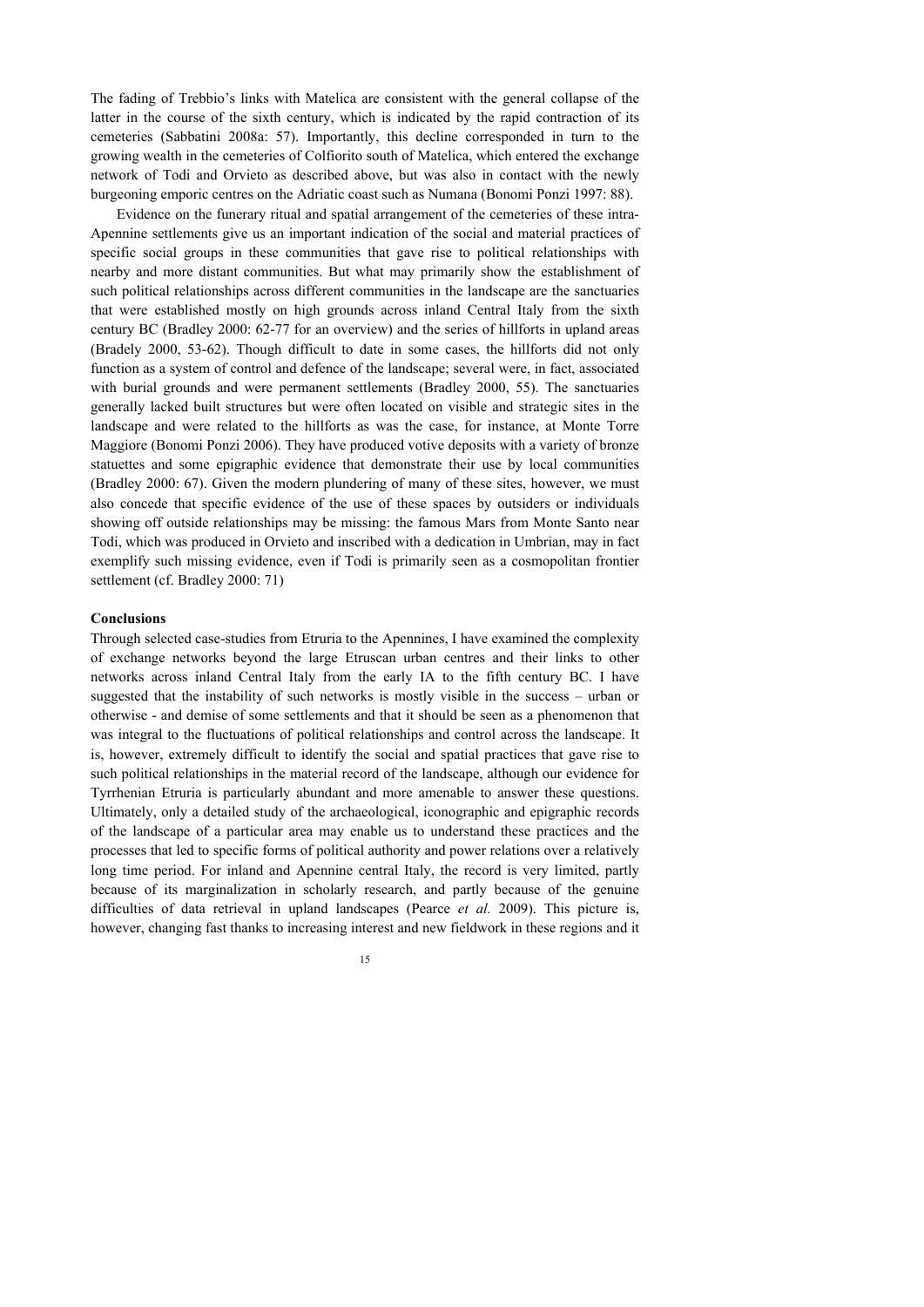is a first result that we are now able to study the connective mobility that linked urban and non-urban settlements across central Italy.

The Iron Age was a momentous period in the history and archaeology of Central Italy: urbanization and urbanism are undoubtedly key aspects of such a period. Amidst the changes and instability that I have described above, most of the large urban centres in the mid-Tyrrhenian region did not decline but indeed thrived: there were, as always, winners and losers. Yet, only an approach that takes networks and the complexity of exchange amongst urban and non-urban settlements seriously enables us to see towns as an *explanandum*, not an *explanans*' (Abrams 1978: 30) of the much wider context in which they prospered and declined.

### **Acknowledgments**

I would like to thank Bernard Knapp and Peter van Dommelen for inviting me to participate in this project. I have benefitted very much from personal discussions with Cristiano Iaia and Elena Isayev, and from seminar discussions that took place at Cambridge and Newcastle. Finally, both Cristiano Iaia, Alessandro Mandolesi and Simon Stoddart have kindly let me read their unpublished forthcoming articles: I thank them all.

#### **About the author**

Corinna Riva is Senior Lecturer in Mediterranean Archaeology at University College London. Her research interests cover the Iron Age of Italy and the Central Mediterranean. Since 2002, she has been co-director of the Upper Esino Valley Survey (Marche, Italy). She is the author of *The Urbanization of Etruria* (Cambridge University Press, 2010).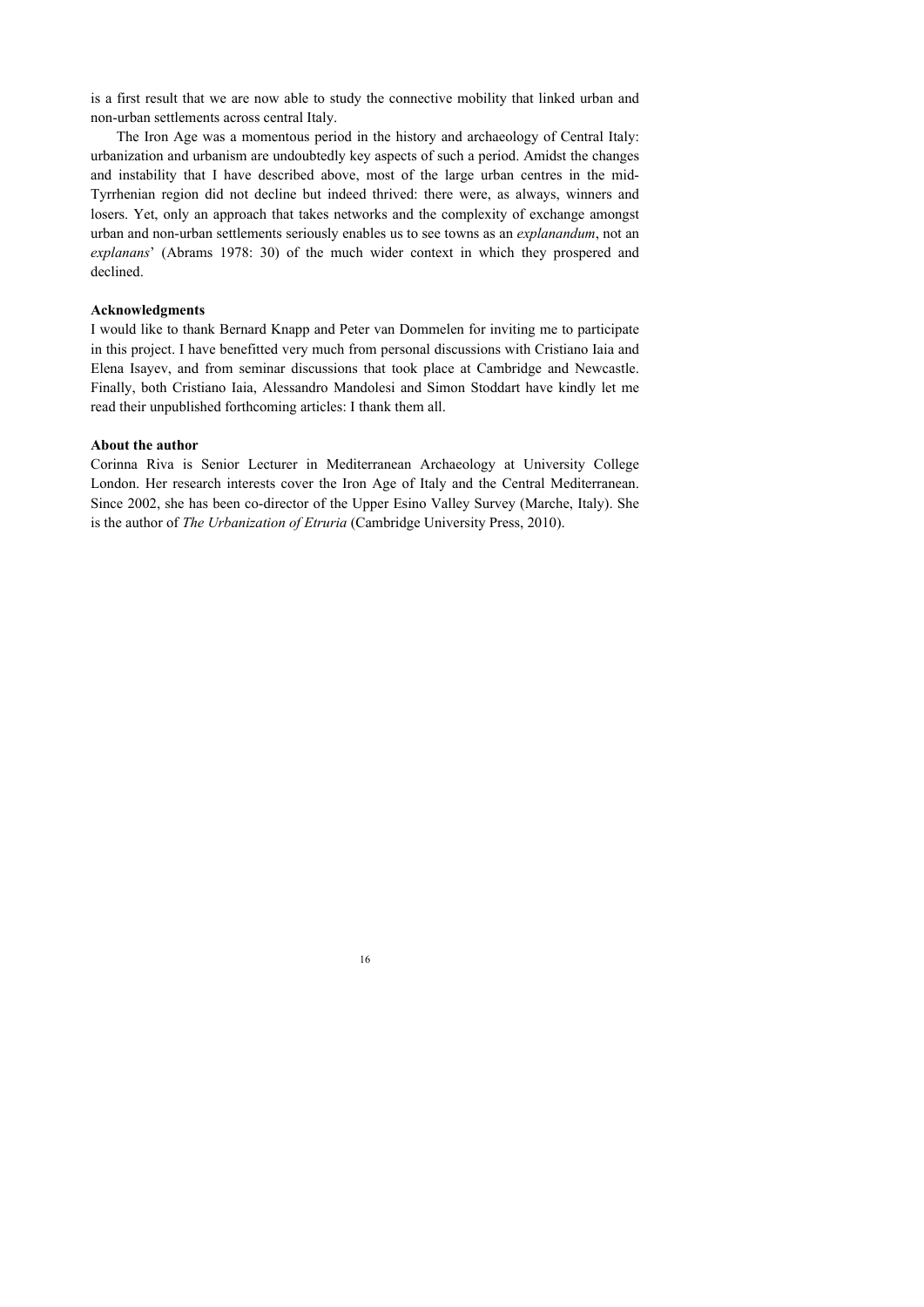#### **References**

Abrams, P.

1978 Towns and economic growth: some theories and problems. In P. Abrams and E.A. Wrigley (eds.), *Towns in Societies. Essays in Economic History and Historical Sociology*, 9-33. Cambridge: Cambridge University Press.

Acconcia, V.

2005 Aspetti archeologici e produttivi della bassa e media valle dell'Albegna. In A. M. Sgubini Moretti (ed.), *Dinamiche di sviluppo delle città nell'Etruria meridionale. Veio, Caere, Tarquinia, Vulci.* Atti del 23° Convegno di studi etruschi ed italici, Roma, Veio, Caere/Pyrgi, Tarquinia, Tuscania, Vulci, Viterbo, 1-6 ottobre 2001, 603-11. Pisa: Istituti Editoriali e Poligrafici Internazionali.

1992 The excavation of an Etruscan farm at Podere Tartuchino. *Papers of the British School at Rome* 60: 1-76.

Bartoloni, G.

2003 Veio-Piazza d'Armi: un'abitazione a capanna. In I. Van Kampen (ed.), *Dalla capanna alla casa. I primi abitanti di Veio*. Catalogo della mostra, 57–59. Formello: Comune di Formello and Museo dell'agro veientano.

Bauer , A. A. and A. S. Agbe-Davies

2010 Rethinking trade as a social activity: an introduction. In A. A. Bauer and A. S. Agbe-Davies (eds.), *Social Archaeologies of Trade and Exchange. Exploring Relationships Among People, Places, and Things*, 13-28. Walnut Creek, California: Left Coast Press.

Berlingò, I.

- 2005 Vulci, Bisenzio e il lago di Bolsena. In A. M. Sgubini Moretti (ed.), *Dinamiche di sviluppo delle città nell'Etruria meridionale. Veio, Caere, Tarquinia, Vulci*. Atti del 23° Convegno di studi etruschi ed italici, Roma, Veio, Caere/Pyrgi, Tarquinia, Tuscania, Vulci, Viterbo, 1-6 ottobre 2001, 559-66. Pisa: Istituti Editoriali e Poligrafici Internazionali.
- Bietti Sestieri, A.M.
- 1997 Italy in Europe in the Early Iron Age. *Proceedings of the Prehistoric Society* 63: 371-402.
- Biocco, E., and M. Silvestrini
- 2008 Popolamento e dinamiche insediative. In M. Silvestrini and T. Sabbatini (eds.), *Potere e splendore. Gli antichi piceni a Matelica*. 19 aprile-31 ottobre 2008, 27-39. Rome: L''Erma' di Bretschneider.
- Bonomi Ponzi, L.
- 1997 *La necropoli plestina di Colfiorito di Foligno*. Perugia: Quattroemme.
- 2006 Il santuario di Monte Torre Maggiore. In C. Angelelli and L. Bonomi Ponzi (eds.), *Terni –Interamna Nahars. Nascita e sviluppo di una città alla luce delle più recenti ricerche archeologiche*, 109-28. Rome: École Française de Rome.

Bradley, G.

Attolini, I., and P. Perkins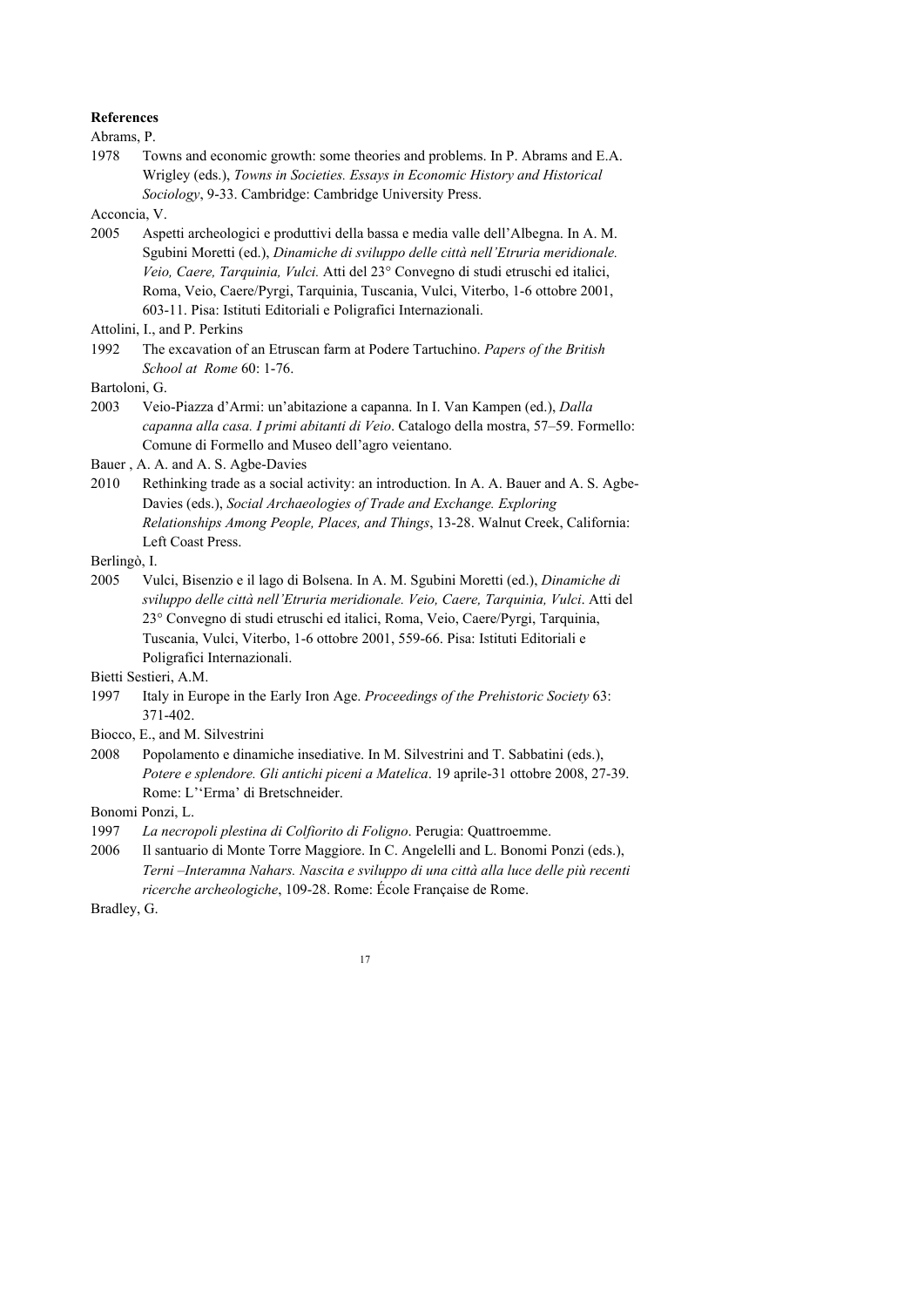2000 *Ancient Umbria. State, Culture, and Identity in Central Italy from the Iron Age to the Augustan Era*. Oxford: Oxford University Press.

2000 *Alternatives to Athens. Varieties of Political Prganisations and Community in Ancient Greece*. Oxford: Oxford University Press.

Broncoli, M.

2006 Ultimi scavi nella necropoli di S. Pietro in Campo-ex poligrafico Alterocca di Terni: la tomba 98/1. In C. Angelelli and L. Bonomi Ponzi (eds.), *Terni – Interamna Nahars. Nascita e sviluppo di una città alla luce delle più recenti ricerche archeologiche*, 33-55. Rome: École Française de Rome.

Broodbank, C.

2012 *The Making of the Middle Sea. An Archaeological History of the Mediterranean from its Earliest Peopling until the Iron Age*. London: Thames and Hudson.

Bruschetti, P.

2001 Cultura etrusca e mondo italico: l'esempio di Todi. In G.M. Della Fina (ed.), *Gli Umbri del Tevere. Atti dell' 8° Convegno Internazionale di Studi sulla Storia e l'Archeologia dell'Etruria*. Annali della Fondazione per il Museo 'Claudio Faina', 141-61. Rome: Edizioni Quasar.

Carafa, P.

- 2004 Il paesaggio etrusco-italico in H. Patterson (ed.), *Bridging the Tiber. Approaches to Regional Archaeology in the Middle Tiber Valley*, 45-59. London: British School at Rome.
- Camilli A., L. Arcangeli, C. Casi, C. Grilli, E. Pellegrini, and F. Rossi
- 2005 Manciano (GR). Lavori lungo la statale 'Maremmana'. *Notiziario della Soprintendenza per i Beni Archeologici della Toscana* 1: 323-25.
- Camilli A., S. Bimbi, F. Borghini, G. Giorgi, A. Pecci, G. Pieragnoli, E. Rossi, Ca. Sanchirico, E. Santoro, G. Tofani, and A. Zifferero
- 2008 Manciano (GR). Marsiliana d'Albegna: nuovi dati dall'abitato e dal suburbio. *Notiziario della Soprintendenza per i Beni Archeologici della Toscana* 4: 285-309.

Cardosa, M.

2005 Paesaggi nel territorio di Vulci dalla tarda protostoria alla romanizzazione,. In A.M. Sgubini Moretti (ed.), *Dinamiche di sviluppo delle città nell'Etruria meridionale: Veio, Caere, Tarquinia Vulci*. Atti del 23° Convegno di studi etruschi ed italici, Roma, Veio, Caere/Pyrgi, Tarquinia, Tuscania, Vulci, Viterbo, 1-6 ottobre 2001, 551-57. Pisa: Istituti Editoriali e Poligrafici Internazionali.

Carneiro, R. L.

1970 A theory of the origin of the state. *Science*. New Series 169: 733-38.

Casi, C.

2007 Scoperta l'antica Caletra? *Archeo* 10: 10-11.

Chapman, R.

2008 Alternative States. In J. Habu, C. Fawcett and J.M. Matsunaga (eds.), *Evaluating Multiple Narratives. Beyond Nationalist, Colonialist, Imperialist Archaeologies*, 144-65. New York: Springer.

Ciampoltrini, G., and M. Firmati



Brock, R., and Hodkinson (eds.)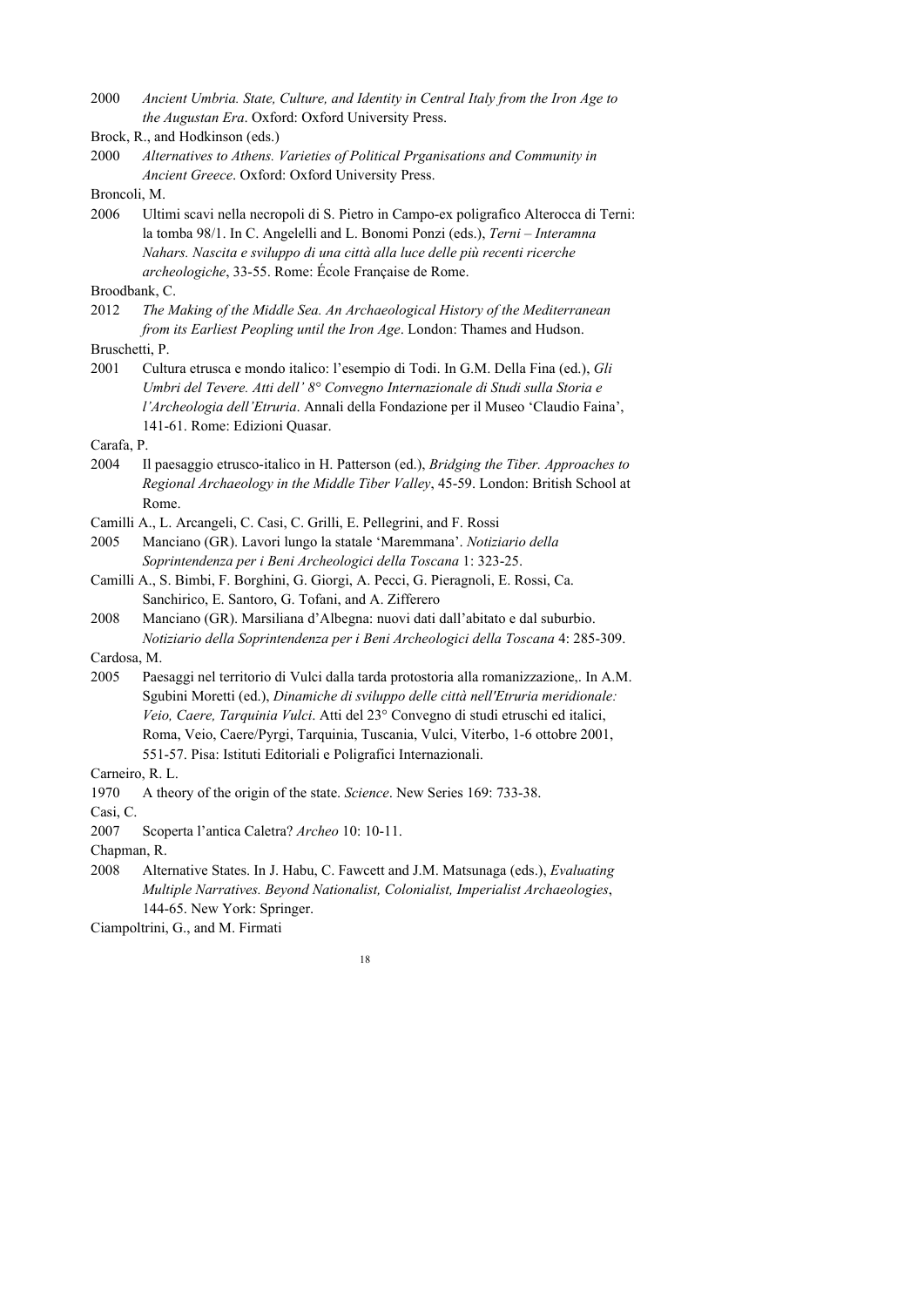2002 The Blacksmith of Fonteblanda. Artisan and trading activity in the northern Tyrrhenian in the sixth century BC. *Etruscan Studies* 9: 29-36.

Cifani, G.

- 2001 Il popolamento umbro nella media valle del Tevere. In G. M. Della Fina (ed.), *Gli Umbri del Tevere. Atti dell'8° Convegno Internazionale di Studi sulla Storia e l'Archeologia dell'Etruria*. Annali della Fondazione per il Museo 'Claudio Faina', 109-39. Rome: Edizioni Quasar.
- 2002 Notes on the rural landscape of central Tyrrhenian Italy in the 6th-5th c. B.C. and its social significance. *Journal of Roman Archaeology* 15: 247-60.
- 2005 I confini settentrionali del territorio veiente. In A. M. Sgubini Moretti (ed.), *Dinamiche di sviluppo delle città nell'Etruria meridionale. Veio, Caere, Tarquinia, Vulci.* Atti del 23° Convegno di studi etruschi ed italici, Roma, Veio, Caere/Pyrgi, Tarquinia, Tuscania, Vulci, Viterbo, 1- ottobre 2001, 151-61. Pisa: Istituti Editoriali e Poligrafici Internazionali.

Claessen, H. J. M. and P. Skalník

- 1978a The Early State: Theories and Hypotheses. In H. J. M. Claessen and P. Skalník (eds.), *The Early State*, 3-29. The Hague, Paris, New York: Mount Publishers. Claessen, H. J. M. and P. Skalník
- 
- 1978b The Early State: Models and Reality. In H. J. M. Claessen and P. Skalník (eds.), *The Early State*, 637-50. The Hague, Paris, New York: Mount Publishers. Claessen, H. J. M. and P. van de Velde,
- 1985 Sociopolitical evolution as complex interaction. In H. J. M. Claessen, P. van de Velde and M. Smith (eds.), *Development and Decline. The Evolution of Sociopolitical Organization*, 246-63. Massachussetts: Bergin and Garvey Publishers.

Colonna, G.

- 1973 Ricerche sull'Etruria interna volsiniese. *Studi Etruschi* 41: 45-72.
- 1999 L'iscrizione del biconico di Uppsala: un documento del paleoumbro. In *Incontro di Studi in Memoria di Massimo Pallottino*, 19-29. Pisa-Rome: Istituti Editoriali e Poligrafici Internazionali.
- 2001 Gli Umbri del Tevere. In G. Della Fina (ed.), *Gli Umbri del Tevere. Atti dell'VIII Convegno Internazionale di Studi sulla Storia e l'Archeologia dell'Etruria*. Annali della Fondazione per il Museo 'Claudio Faina', 9-31. Rome: Edizioni Quasar.

Conkey, M.

1990 Experimenting with style in archaeology: some historical and theoretical issues. In M. Conkey and C. Hastorf (eds.), *The Uses of Style in Archaeology*, 5-17. Cambridge: Cambridge University Press.

Constantakopoulou C.

2007 *The Dance of the Islands. Insularity, Networks, the Athenian Empire and the Aegean World*. Oxford: Oxford University Press.

Cunliffe, B., and Osborne R. (eds.)

2005 *Mediterranean Urbanization 800–600 BC*. Proceedings of the British Academy 126. Oxford: Oxford University Press.

Cuozzo, M.

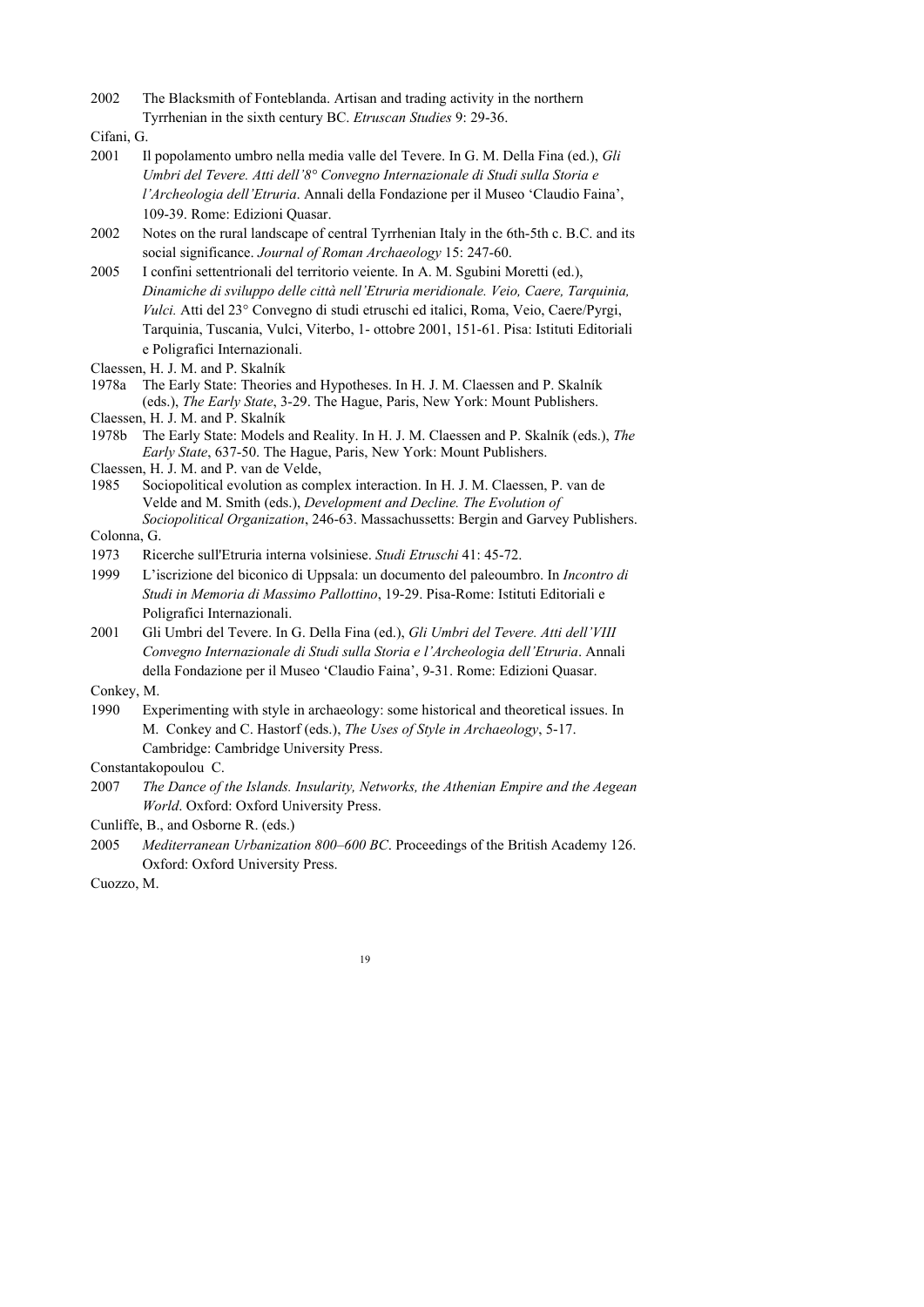2007 Ancient Campania. Cultural interaction, political borders and geographical boundaries. In G. Bradley, E. Isayev and C. Riva (eds.), *Ancient Italy. Regions without Boundaries*, 224-67. Exeter: Exeter University Press.

2005 La città. In A. M. Sgubini Moretti (ed.), *Dinamiche di sviluppo delle città nell'Etruria meridionale: Veio, Caere, Tarquinia Vulci*. Atti del 23° Convegno di studi etruschi ed italici, Roma, Veio, Caere/Pyrgi, Tarquinia, Tuscania, Vulci, Viterbo, 1-6 ottobre 2001, 21-26. Pisa: Istituti Editoriali e Poligrafici Internazionali.

D'Ercole, V.

2000 Paesaggi di potere dell'Abruzzo protostorico. In G. Camassa, A. De Guio, F. Veronese (eds.), *Paesaggi di potere: problemi e prospettive*. Atti del seminario Udine, 16-17 maggio 1996, 121- 52. Rome: Quasar.

Delpino, F.

1977 La prima età del ferro a Bisenzio. Aspetti della cultura villanoviana nell'Etruria meridionale interna. *Memorie dell'Accademia Nazionale dei Lincei Classe di Scienze morali, storiche e filologiche* 8.21: 453–93.

Dench, E.

1995 *From Barbarians to New Men. Greek, Roman, and Modern Perceptions of Peoples from the Central Apennines*. Oxford: Clarendon Press.

De Santis, A.

2005 Da capi guerrieri a principi : la strutturazione del potere politico nell'Etruria protourbana. In A.M. Sgubini Moretti (ed.), *Dinamiche di sviluppo delle città nell'Etruria meridionale: Veio, Caere, Tarquinia Vulci*. Atti del 23° Convegno di studi etruschi ed italici, Roma, Veio, Caere/Pyrgi, Tarquinia, Tuscania, Vulci, Viterbo, 1-6 ottobre 2001, 615-31. Pisa: Istituti Editoriali e Poligrafici Internazionali.

di Gennaro, F.

- 1982 Organizazzione del territorio nell'Etruria meridionale protostorica: applicazione di un modello grafico. *Dialoghi di Archeologia* 2: 102-12.
- 1986 *Forme di insediamento tra Tevere e Fiora dal Bronzo Finale al principio dell'età del ferro*. Olschki: Firenze.
- 2000 'Paesaggi di potere': l'Etruria meridionale in età protostorica. In G. Camassa, A. De Guio, F. Veronese (eds.), *Paesaggi di potere: problemi e prospettive*. Atti del seminario Udine, 16-17 maggio 1996, 95-119. Rome: Quasar.

Foxhall, L.

- 2005 Village to city: staples and luxuries? Exchange networks and urbanization. In R. Osborne and B. Cunliffe (eds.), *Mediterranean Urbanization 800-600 BC*. Proceedings of the British Academy 126: 233-248. Oxford: Oxford University Press.
- Gennusa R., C. Iaia, A. Moroni Lanfredini, and M. Pacciarelli
- 2007 Sansepolcro (AR). Trebbio. *Notiziario della Soprintendenza per i Beni Archeologici della Toscana* 2: 545-49.

Glatz, C.

2009 Empire as network: spheres of material interaction in Late Bronze Age Anatolia. *Journal of Anthropological Archaeology*, 28: 127-41.

d'Agostino, B.

<sup>20</sup>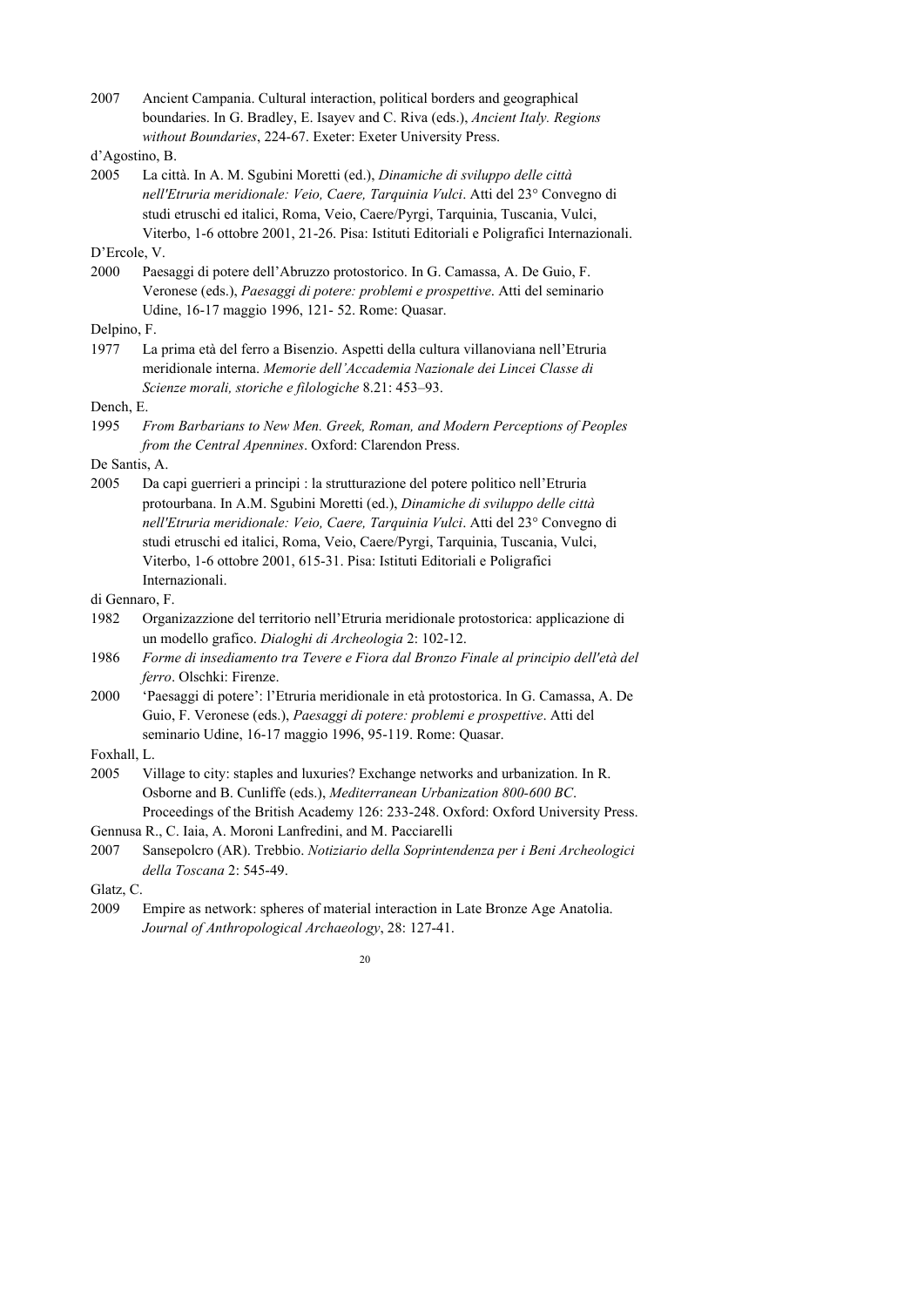| Gnesotto, F.  |                                                                                                                                                                                                                                                                                                                                                                                                                                                |
|---------------|------------------------------------------------------------------------------------------------------------------------------------------------------------------------------------------------------------------------------------------------------------------------------------------------------------------------------------------------------------------------------------------------------------------------------------------------|
|               | 2006 Lo stadio 'protourbano': aspetti mediotirrenici, confronti e considerazioni. In Studi di                                                                                                                                                                                                                                                                                                                                                  |
|               | protostoria in onore di R. Peroni, 743-753. Firenze: Edizioni Il Giglio.                                                                                                                                                                                                                                                                                                                                                                       |
|               | Gran-Aymerich, J.                                                                                                                                                                                                                                                                                                                                                                                                                              |
| 2005          | La Castellina près de Civitavecchia. La vocation d'un site aux confins de Caeré et de<br>Tarquinia. In A. M. Sgubini Moretti (ed.), Dinamiche di sviluppo delle città<br>nell'Etruria meridionale. Veio, Caere, Tarquinia, Vulci. Atti del 23º Convegno di<br>studi etruschi ed italici, Roma, Veio, Caere/Pyrgi, Tarquinia, Tuscania, Vulci,<br>Viterbo, 1-6 ottobre 2001, 657-64. Pisa: Istituti Editoriali e Poligrafici<br>Internazionali. |
| Guidi, A.     |                                                                                                                                                                                                                                                                                                                                                                                                                                                |
| 1985          | An application of the rank size rule to protohistoric settlements in the middle<br>Tyrrhenian area. In C. A. T. Malone and S. K. F. Stoddart (eds.), Papers in Italian<br>Archaeology IV. Vol. 3. Patterns in Protohistory, 217-42. Oxford: British<br>Archaeological Reports.                                                                                                                                                                 |
| 1998a         | Clarke in Mediterranean archaeology. Antiquity 72: 678-80.                                                                                                                                                                                                                                                                                                                                                                                     |
| 1998b<br>2000 | The emergence of the state in central and in Italy. Acta Archaeologica 69: 139-61.<br>Il Lazio e la Sabina tra la tarda età del Bronzo e l'età del ferro. In G. Camassa, A. De<br>Guio, F. Veronese (eds.), Paesaggi di potere: problemi e prospettive. Atti del<br>seminario Udine, 16-17 maggio 1996, 85-94. Rome: Quasar.                                                                                                                   |
| 2008          | Archeologia dell' Early State: il caso di studio italiano. Ocnus 16: 175-92.                                                                                                                                                                                                                                                                                                                                                                   |
|               | Guidi A., and P. Santoro                                                                                                                                                                                                                                                                                                                                                                                                                       |
| 2004          | Centri della Sabina tiberina in epoca pre-romana. In H. Patterson (ed.), Bridging the<br>Tiber. Approaches to Regional Archaeology in the Middle Tiber Valley, 179-86.<br>London: British School at Rome.                                                                                                                                                                                                                                      |
|               | Harris, W.V. (ed.)                                                                                                                                                                                                                                                                                                                                                                                                                             |
|               | 2005a Rethinking the Mediterranean. Oxford: Oxford University Press.                                                                                                                                                                                                                                                                                                                                                                           |
| 2005b         | The Mediterranean and ancient history. In W.V. Harris (ed.), Rethinking the                                                                                                                                                                                                                                                                                                                                                                    |
|               | Mediterranean, 1-42. Oxford: Oxford University Press.                                                                                                                                                                                                                                                                                                                                                                                          |
| Hodos, T.     |                                                                                                                                                                                                                                                                                                                                                                                                                                                |
| 2006          | Local Responses to Colonization in the Iron Age Mediterranean. London:<br>Routledge.                                                                                                                                                                                                                                                                                                                                                           |
| 2010          | Globalization and Colonization: a view from Iron Age Sicily. Journal of<br>Mediterranean Archaeology 23.1: 81-106.                                                                                                                                                                                                                                                                                                                             |
|               | Horden, P., and N. Purcell                                                                                                                                                                                                                                                                                                                                                                                                                     |
| 2000<br>2005  | The Corrupting Sea. A Study of Mediterranean History. Oxford: Blackwell.<br>Four years of corruption: responses to critics. In W. V. Harris (ed.), Rethinking the<br>Mediterranean, 348-75. Oxford: Oxford University Press.                                                                                                                                                                                                                   |
| Iaia, C.      |                                                                                                                                                                                                                                                                                                                                                                                                                                                |
| 1999          | Simbolismo funerario e ideoleogia alle origini di una civiltà urbana. Forme rituali<br>nelle sepolture 'villanoviane' a Tarquinia e Vulci e nel loro entroterra. Firenze:<br>All'Insegna del Giglio.                                                                                                                                                                                                                                           |
|               | 21                                                                                                                                                                                                                                                                                                                                                                                                                                             |

**Formatted:** Font:Italic, Not Highlight Corinna Riva 1/4/13 14:26 **Formatted:** Font:Italic Corinna Riva 1/4/13 14:26 **Formatted:** Font:Italic, Not Highlight

Corinna Riva 1/4/13 14:26

Corinna Riva 1/4/13 14:26 **Formatted:** Font:Garamond, English (UK)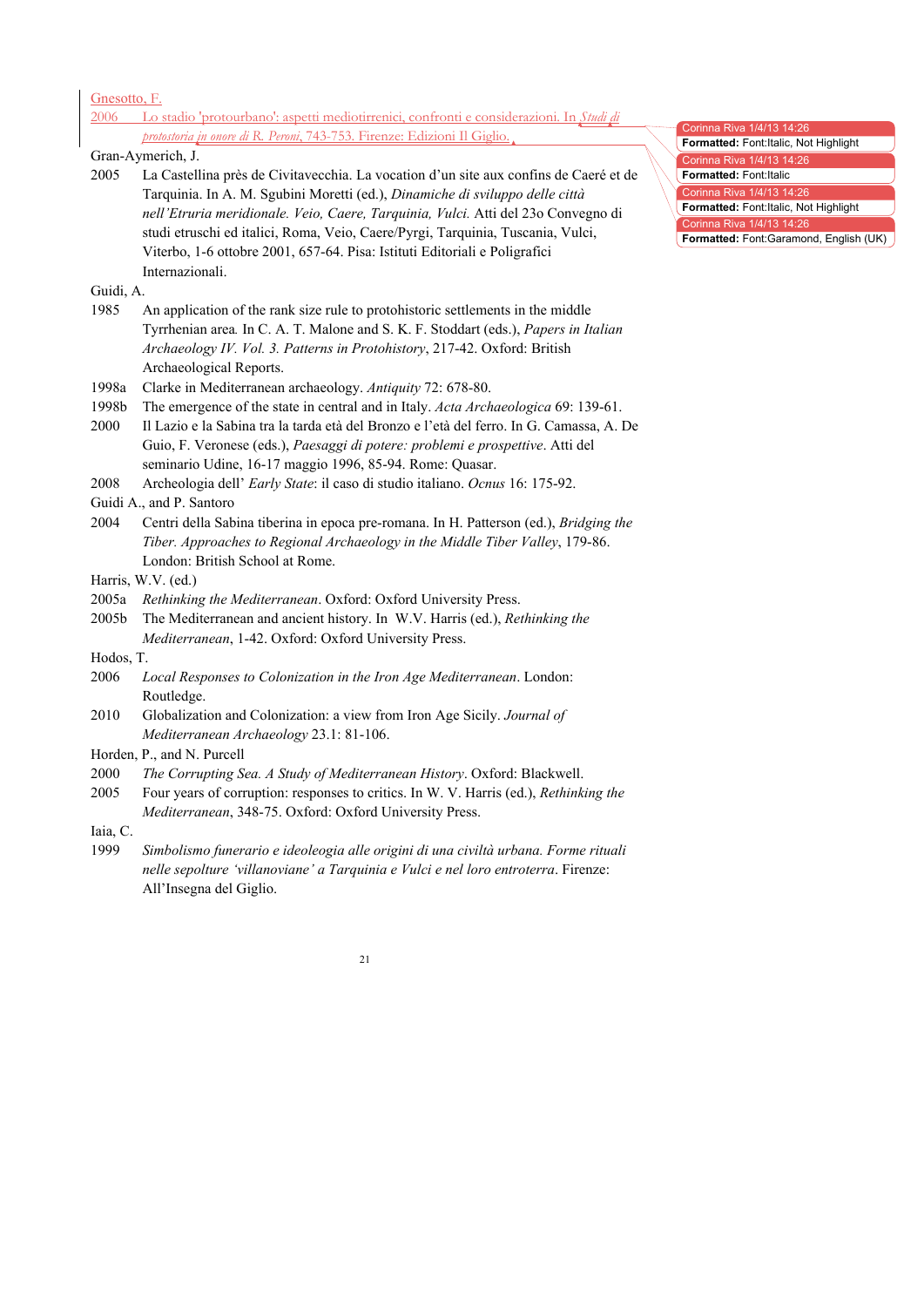2009 I reperti fittili e metallici: cronologia e rapporti culturali. In C. Iaia and A. Moroni Lanfredini (eds.), *L'età del Ferro a Sansepolcro. Attività produttive e ambiente nel sito di Trebbio*, 33-54. Perugia: Aboca Edizioni.

- 1995 Topografia dell'insediamento dell'VIII secolo in Etruria meridionale. *Journal of Ancient Topography* 3 1993 (1995): 7-48.
- 2010 Comunità e territori nel Villanoviano evoluto dell'Etruria meridionale. In *Proceedings of the 9th Colloquium Preistoria e Protostoria in Etruria* (Valentano-Pitigliano settembre 12-14 settembre 2008), 61-78. Milano: Edizioni Centro Studi Preistoria e Archeologia.

Iaia, C., and A. Moroni Lanfredini (eds.)

2009 *L'età del Ferro a Sansepolcro. Attività produttive e ambiente nel sito di Trebbio*. Perugia: Aboca Edizioni.

```
Joffe, A.
```
2002 The rise of secondary states in the Iron Age Levant. *Journal of the Economic and Social History of the Orient* 45.4: 425-67.

- 1999 Archaeological Landscapes: Constructed, Conceptualized, Ideational. In W. Ashmore and A. B. Knapp (eds.), *Archaeologies of Landscape: Contemporary Perspectives*, 1-30. Oxford: Blackwell.
- Knapp, A. B. and E. Blake
- 2005 Prehistory of the Mediterranean: The Connecting and Corrupting Sea. In A. B. Knapp and E. Blake (eds.), *The Archaeology of Mediterranean Prehistory*, 1-23. Oxford: Blackwell.

Leonelli, V.

2003 *La necropoli della prima età del ferro delle acciaierie a Terni. Contributi per un'edizione critica*. Firenze: All'Insegna del Giglio.

Malkin, I. (ed.)

- 2005 *Mediterranean Paradigms and Classical Antiquity*. London and New York: Routledge.
- 2011 *A Small Greek world. Networks in the Ancient Mediterranean*. Oxford: Oxford University Press.
- Morgan, C.
- 2003 *Early Greek States Beyond the Polis*. London: Routledge.
- Morris, I.
- 2005 Mediterraneanization. In I. Malkin (ed.), *Mediterranean Paradigms and Classical Antiquity*, 30-55. London and New York: Routledge.
- Nielsen, E., and A. Tuck
- 2001 An Orientalizing period complex at Poggio Civitate (Murlo): a preliminary view. *Etruscan Studies* 8: 35–63.

Osborne, R.

2005 Urban Sprawl: What is Urbanization and Why does it Matter? In R. Osborne and B. Cunliffe (eds.), *Mediterranean Urbanization 800-600 BC*. Proceedings of the British Academy 126: 1-16. Oxford: Oxford University Press.

Iaia, C., and A. Mandolesi

Knapp, A. B. and W. Ashmore

<sup>22</sup>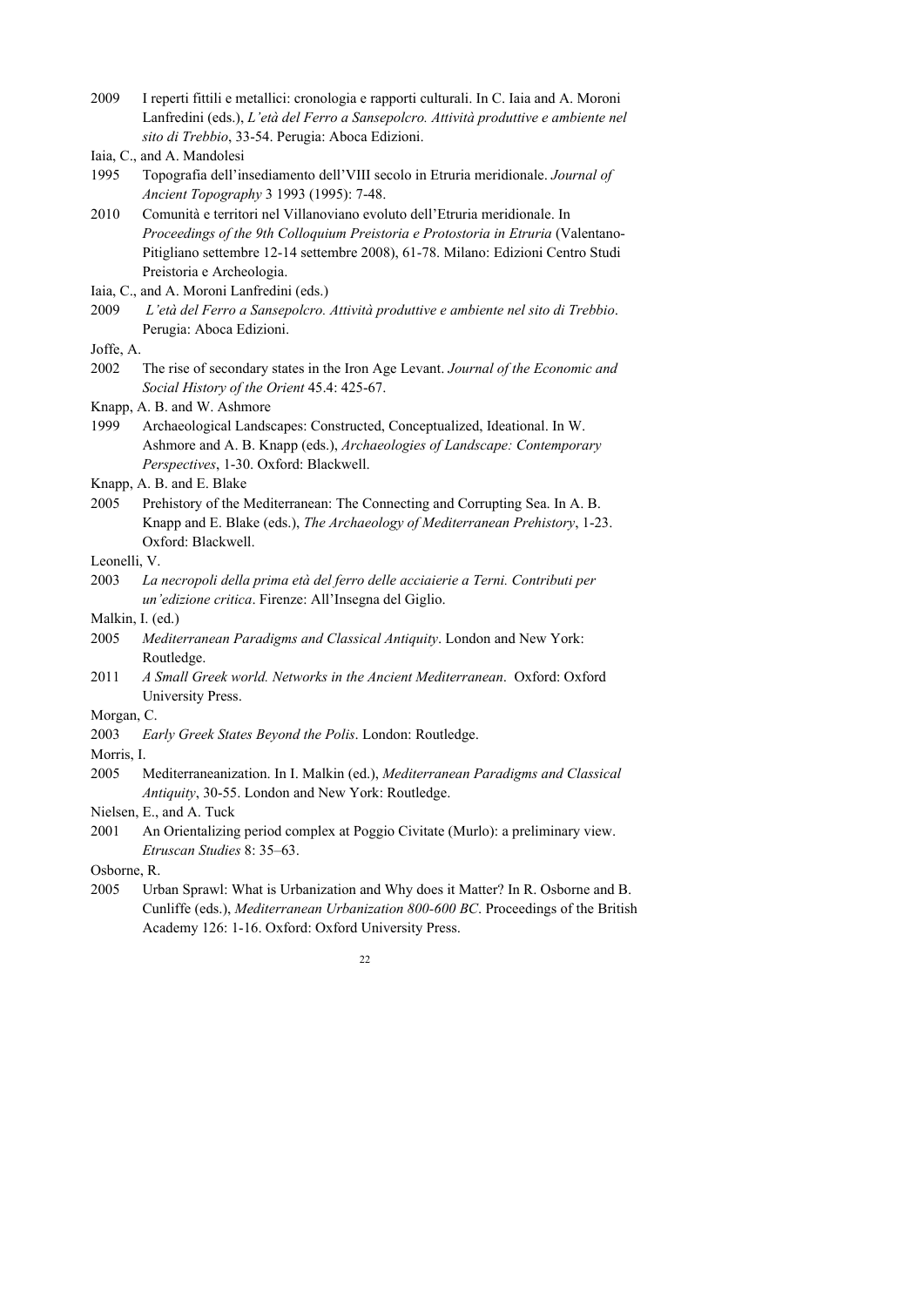Pacciarelli, M.

2000 *Dal villaggio alla città. La svolta protourbana del 1000 a.C. nell'Italia tirrenica*. 2nd edition. Firenze: All'Insegna del Giglio.

Patterson, H. (ed.)

2004 *Bridging the Tiber. Approaches to Regional Archaeology in the Middle Tiber Valley*. London: British School at Rome.

Patterson, H., and F. Coarelli (eds.)

2008 *Mercator Placidissimus. The Tiber Valley in Antiquity*. *New Research in the Upper and Middle River Valley*. Rome, 27-28 February 2004. Rome: Quasar.

Pearce J., M. Pretzler, and C. Riva

2009 The upper Esino valley survey, Marche, Italy (2002-2006): a preliminary discussion of aims, methods and results, in M. Silvestrini and T. Sabbatini (eds.), *Fabriano e l'area appenninica dell'alta valle dell'Esino dall'età del bronzo alla romanizzazione*. Atti del Convegno Fabriano 19-20-21 maggio 2006, 81-102. Ancona: SACI Edizioni.

Perkins, P.

- 1999 *Etruscan Settlement, Society and Material Culture in Central Coastal Etruria*. (BAR International Series 788). Oxford: J. and E. Hedges.
- 2005 Who lived in the Etruscan Albegna Valley? In P. Attema, A. Nijboer and A. Zifferero (eds.), *Communities and Settlements from the Neolithic to the Early Medieval Period.* Proceedings of the Sixth Conference of Italian Archaeology, University of Groningen, Groningen Institute of Archaeology, The Netherlands, April 15-17, 2003, 109-17. BAR International Series 1452. Oxford: Archaeopress.
- 2010 The cultural and political landscape of the Ager Caletranus, North-West of Vulci. In P. Fontaine (ed.), *L'Etrurie et l'Ombrie avant Rome. Cité et territoire*, Etudes de Philologie, d'Archéologie et d'Histoire Anciennes, 103-22. Bruxelles: Institut Historique Belge de Rome.

Perkins, P., and S. Walker

1990 Field survey of the Etruscan city at Doganella. *Papers of the British School at Rome* 58: 1-144.

Peroni, R.

1969 Per uno studio dell'economia di scambio in Italia nel quadro dell'ambiente culturale dei secoli intorno al mille a.C. in *Parola del Passato* XXIV: 134-160.

# Peroni, R., and F. di Gennaro

1986 Aspetti regionali dello sviluppo dell'insediamento protostorico nell'Italia centromeridionale alla luce dei dati archeologici e ambientali. *Dialoghi di Archeologia* 4.2 (3rd series): 193-200.

Ponzi Bonomi, L.

2001 Tra Appennini e Tevere : il ruolo dei Naharci nella formazione della cultura umbra. In G.M. Della Fina (ed.), *Gli Umbri del Tevere. Atti dell'8° Convegno Internazionale di Studi sulla Storia e l'Archeologia dell'Etruria*. Annali della Fondazione per il Museo 'Claudio Faina', 319-41. Rome: Quasar.

Corinna Riva 1/4/13 14:28 **Formatted:** Justified, Indent: Left: 0 cm, First line: 0 cm, Line spacing: single, Tabs:Not at 1.5 cm  $\gamma$ rinna Riva 1/4/13 14 $\cdot$ 28 **Formatted:** Font:Times New Roman Corinna Riva 1/4/13 14:28 **Formatted:** Font:Times New Roman Corinna Riva 1/4/13 14:28 **Formatted:** Font:Times New Roman

Prayon, F.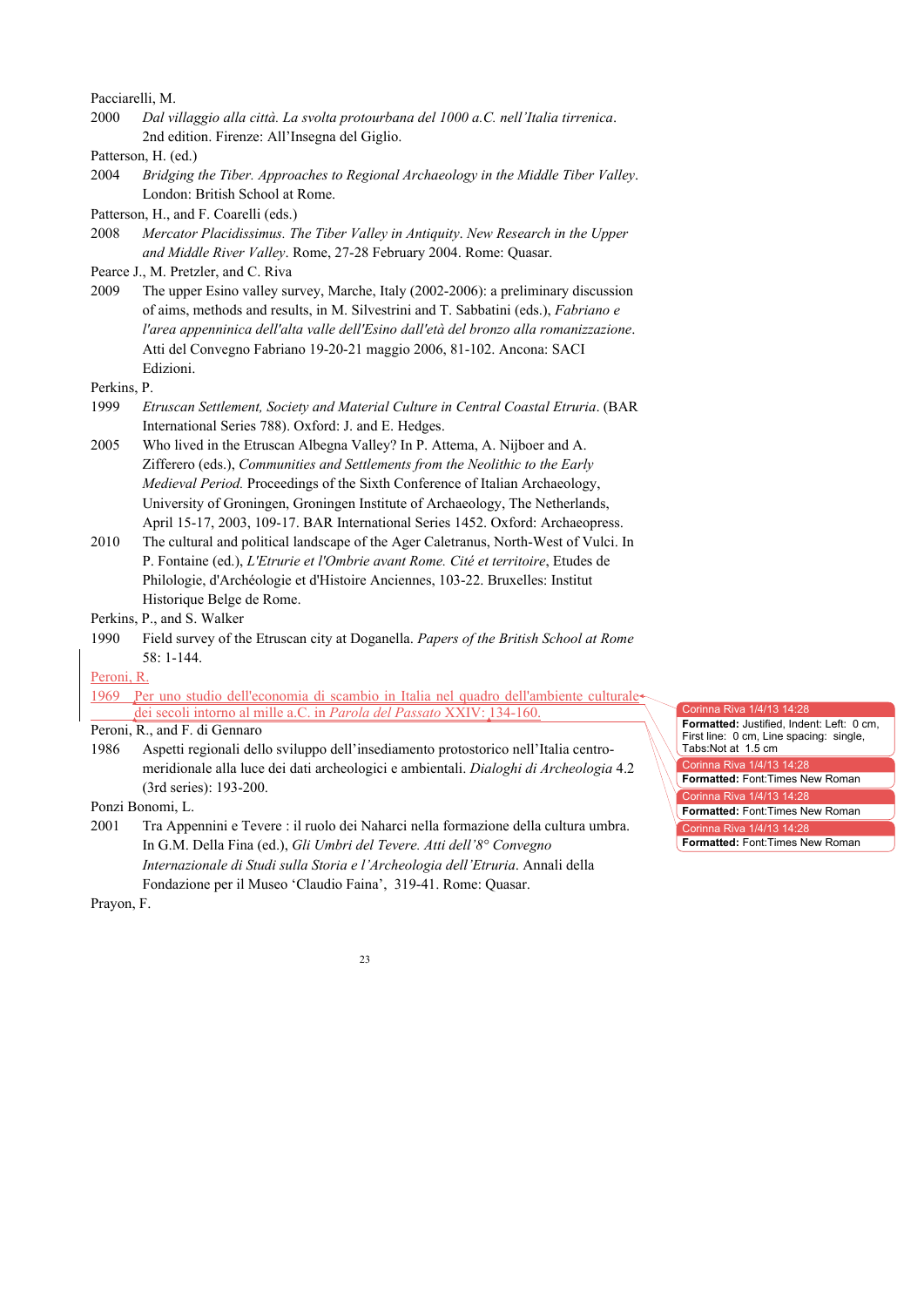2005 Lo sviluppo urbanistico del sito etrusca di Castellina del Marangone (Comune di S. Marinella, Prov. Roma). In A. M. Sgubini Moretti (ed.), *Dinamiche di sviluppo delle città nell'Etruria meridionale. Veio, Caere, Tarquinia, Vulci.* Atti del 23° Convegno di studi etruschi ed italici, Roma, Veio, Caere/Pyrgi, Tarquinia, Tuscania, Vulci, Viterbo, 1-6 ottobre 2001, 665-75. Pisa: Istituti Editoriali e Poligrafici Internazionali.

- Purcell, N.
- 2005 Statics and Dynamics: Ancient Mediterranean Urbanism. In R. Osborne and B. Cunliffe (eds.), *Mediterranean Urbanization 800-600 BC*. Proceedings of the British Academy 126: 249-72. Oxford: Oxford University Press.

#### Rathje, A.

2007 Murlo, Images and Archaeology. *Etruscan Studies* 10: 175–84.

2011 Mapping Etruscan state formation. In N. Terrenato and D. Haggis (eds.), *State Formation in Italy and Greece. Questioning the Neoevolutionist Paradigm*, 162-78. Oxford: Oxbow.

Rendeli, M.

1993 *Città aperte. Ambiente e paesaggio rurale organizzato nell'Etruria meridionale costiera durante l'età orientalizzante e arcaica*. Rome: Gruppo Editoriale Internazionale.

Renfrew, A. C.

1975 Trade as action at a distance: questions of interaction and communication*.* In J. A. Sabloff and C. C. Lamberg-Karlovsky (eds.), *Ancient Civilisations and Trade*, 3-59. Albuquerque: School of American Research and University of New Mexico.

Renfrew, A. C., and J. Cherry (eds.)

1986 *Peer-Polity Interaction and Socio-Political Change*. Cambridge: Cambridge University Press.

Riva, C.

- 2010a *The Urbanization of Etruria. Funerary Practices and Social Change, 700–600 BC*. New York: Cambridge University Press.
- 2010b Trading Settlements and the Materiality of Wine Consumption in the North Tyrrhenian Sea Region**.** In B. Knapp and P. van Dommelen (eds.), *Material Connections: Mobility, Materiality and Mediterranean Identities*, 210-32. London and New York: Routledge.

Roos, P., and Ö. Wikander. (eds.)

1986 *Architettura Etrusca nel Viterbese. Ricerche Svedesi a San Giovenale e Acquarossa, 1956–1986*. Rome: De Luca.

Rowlands, M.

Sabbatini, T.

2008a La società attraverso l'organizzazione delle necropoli. In M. Silvestrini and T. Sabbatini (eds.), *Potere e splendore. Gli antichi piceni a Matelica*. 19 aprile-31 ottobre 2008, 51-57. Rome: L''Erma' di Bretschneider.

Redhouse, D.I., and S.K.F. Stoddart

<sup>1989</sup> A question of complexity. In D. Miller, M. Rowlands and C. Tilley (eds.), *Domination and Resistance*, 29-40. London: Unwin Hyman.

 $24$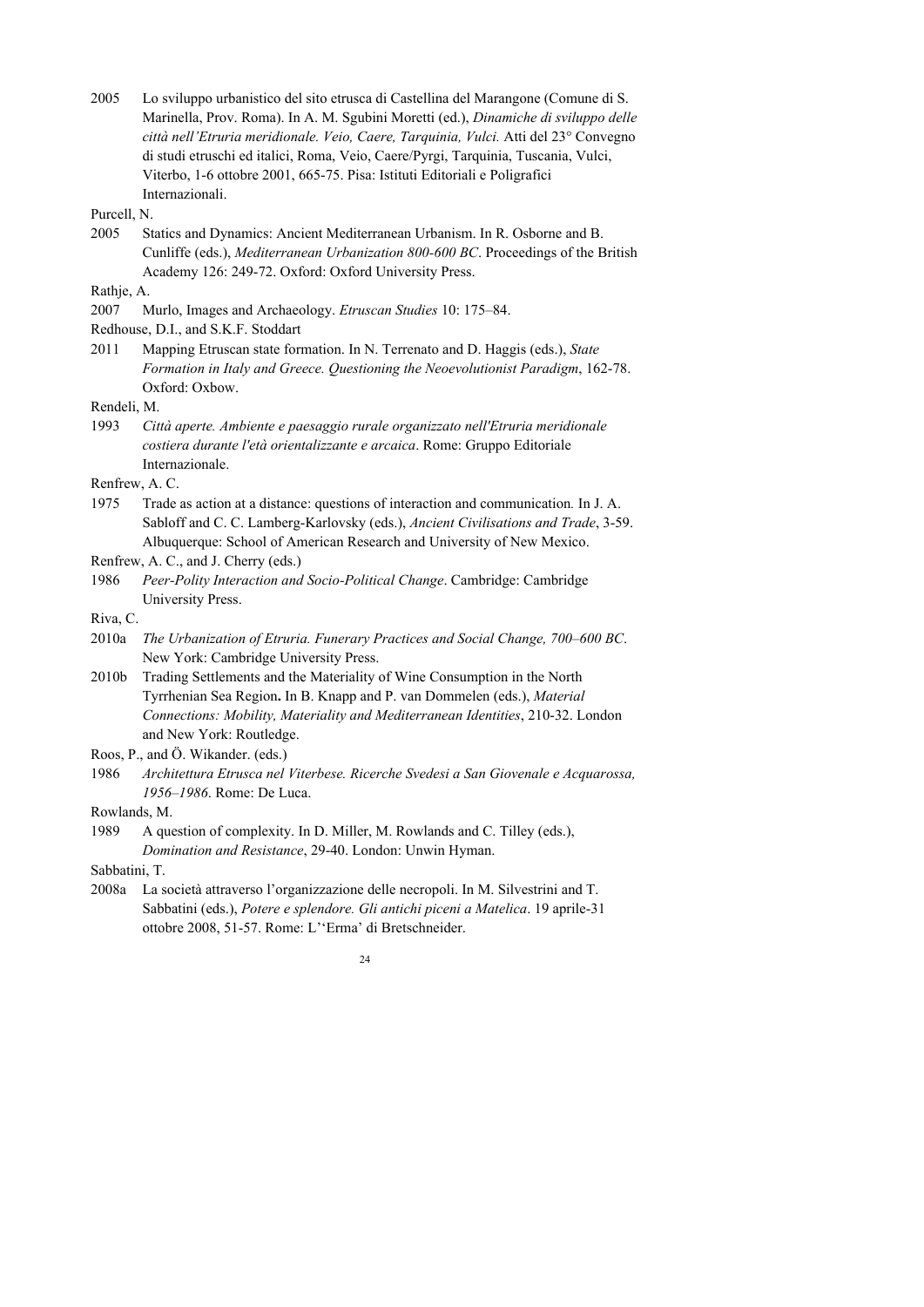2008b L'orientalizzante a Fabriano. In M. Silvestrini and T. Sabbatini (eds.), *Potere e splendore. Gli antichi piceni a Matelica*. 19 aprile-31 ottobre 2008, 123-38. Rome: L''Erma' di Bretschneider.

2004 From local groups to early states: the development of complexity in protohistoric Catalonia. Pyrenae. *Revista de Prehistòria i Antiguitat de la Mediterrània Occidental* 35.1: 7-41.

Sassatelli, G.

2000 Il palazzo. In A. Dore, M. Marchesi, and L. Minarini. (eds.), *Principi etruschi tra Mediterraneo ed Europa*, 145–53. Bologna: Museo Civico Archeologico.

2005 *Dinamiche di sviluppo delle citta' nell'Etruria meridionale. Veio, Caere, Tarquinia, Vulci.* Atti del 23° Convegno di studi etruschi ed italici, Roma, Veio, Caere/Pyrgi, Tarquinia, Tuscania, Vulci, Viterbo, 1-6 ottobre 2001. Pisa: Istituti Editoriali e Poligrafici Internazionali.

Shanks, M., and C. Tilley

1987 *Re-Constructing Archaeology. Theory and Practice*. New Studies in Archaeology. Cambridge: Cambridge University Press.

### Shaw, B.

Shennan, S.

1993 After social evolution: a new archaeological agenda? In N. Yoffee and A. Sherratt (eds.), *Archaeological Theory: Who Sets the Agenda?,* 53-59. Cambridge: Cambridge University Press.

2008 *Potere e splendore. Gli antichi Piceni a Matelica*. 19 aprile-31 ottobre 2008. Rome: L''Erma' di Bretschneider.

Sisani, S.

2008 *Dirimens Tiberis*? I confini tra Etruria ed Umbria. In H. Patterson and F. Coarelli (eds.), *Mercator Placidissimus. The Tiber Valley in Antiquity*. *New Research in the Upper and Middle River Valley*. Rome, 27-28 February 2004, 45-85. Rome: Quasar.

Smith, A. T.

- 2003 *The Political Landscape. Constellations of Authority in Early Complex Polities*. Berkeley: University of California Press.
- Stein, G. J.
- 1998 Heterogeneity, power and political economy: some current research issues in the archaeology of Old World complex societies. *Journal of Archaeological Research* 6: 1-44.
- Stek, T.
- 2009 *Cult Places and Cultural Change in Republican Italy. A Contextual Approach to Religious Aspects of Rural Society after the Roman Conquest*. Amsterdam: Amsterdam University Press.

Stopponi, S.

Sanmartí, J.

Sgubini Moretti, A. M. (ed.)

<sup>2001</sup> Challenging Braudel: a new vision of the Mediterranean. *Journal of Roman Archaeology* 14: 419-53.

Silvestrini, M., and T. Sabbatini (eds.)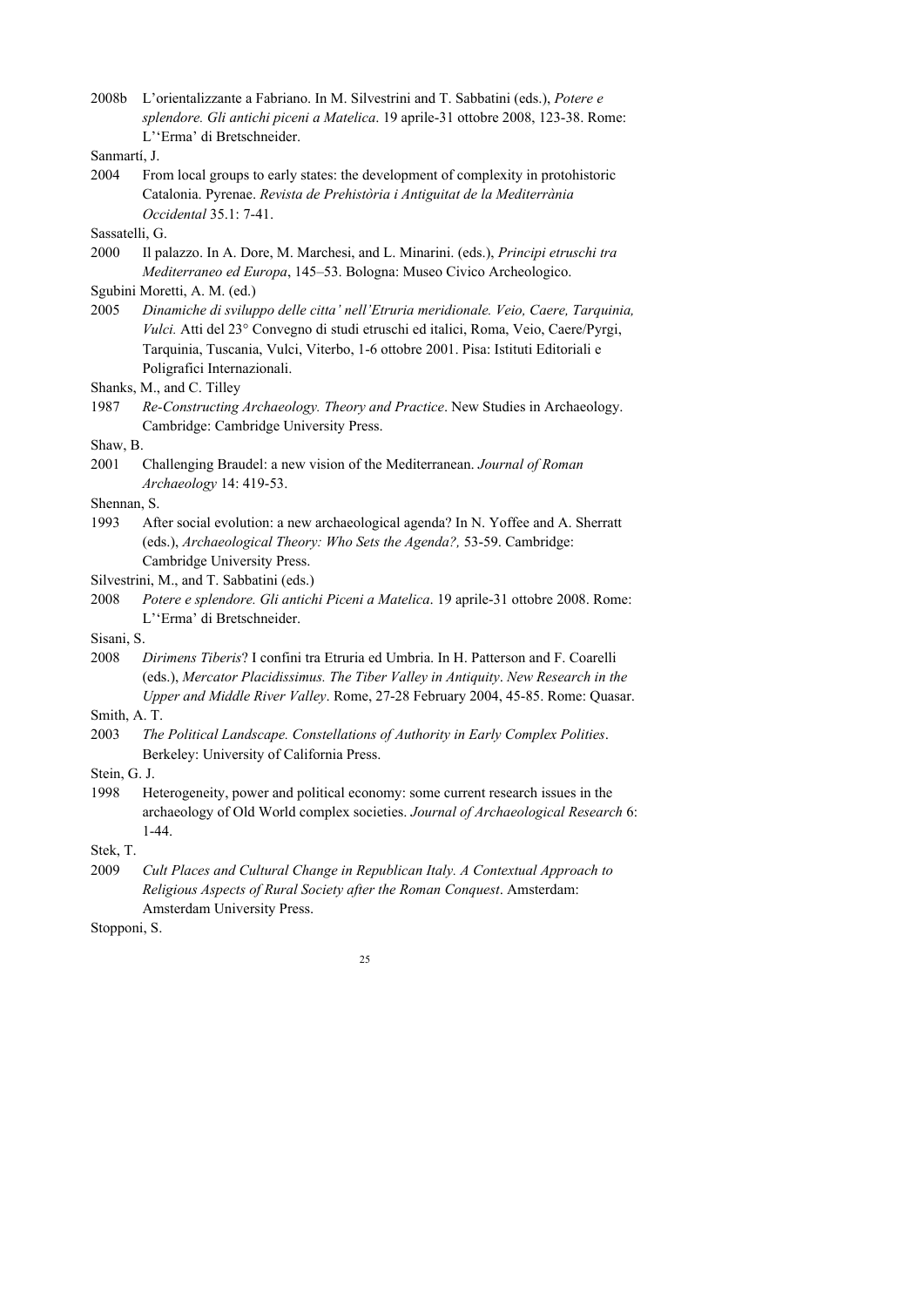2008 La media valle del Tevere fra Etruschi ed Umbri. In H. Patterson and F. Coarelli (eds.), *Mercator Placidissimus. The Tiber Valley in Antiquity*. *New Research in the Upper and Middle River Valley*. Rome, 27-28 February 2004, 15-44. Rome: Quasar.

1986 L'area monumentale di Acquarossa. In P. Roos and Ö. Wikander (eds.), *Architettura etrusca nel Viterbese. Ricerche svedesi a San Giovenale e Acquarossa, 1956– 1986*, 81–9. Rome: De Luca.

Terrenato, N., and D. Haggis (eds.)

Torelli, M.

2000 Le regiae etrusche e laziali tra orientalizzante e arcaismo, in A. Dore, M. Marchesi and L. Minarini. (eds.), *Principi etruschi tra Mediterraneo ed Europa*, 67–78. Bologna, Museo Civico Archeologico.

van Dommelen, P.

2000 Writing ancient Mediterranean landscapes. *Journal of Mediterranean Archaeology*  13: 230-36.

Vanzetti, A.

2004 Risultati e problem di alcune attuali prospettive di studio della centralizzazione e urbanizzazione di fase protostorica in Italia. In P. Attema (ed.), *Centralization, Early Urbanization and Colonization in First Millennium BC Italy and Greece. Part I: Italy*, 1-28. Leuven: Peeters.

van de Velde, P.

1985 Early state formation in Iron Age Central Europe. In H. J. M. Claessen, P. van de Veldeand M. Smith (eds.), *Development and Decline. The Evolution of Socio-Political Organization*, 170-182. Massachussetts: Bergin and Garvey Publishers.

Vlassopoulos, K.

- 2007a *Unthinking the Greek Polis. Ancient Greek History Beyond Eurocentrism*. Cambridge: Cambridge University Press.
- 2007b Between East and West: the Greek *poleis* as part of a World-System. *Ancient West and East* 6: 91–111.
- 2007c Beyond and below the *polis*: networks, associations, and the writing of Greek History. *Mediterranean Historical Review* 22:1: 11-22.

Wikander, C., and Ö. Wikander

1990 The early monumental complex at Acquarossa. A preliminary report. *Opuscola Romana* 18: 189-205.

Zifferero, A.

- 1995 Economia, divinità e frontier: sul ruolo di alcuni santuari di confine in Etruria meridionale. *Ostraka* 4.2: 333-50.
- 2000 Architettura costruita e paesaggio rurale in Etruria meridionale: un contributo dal territorio cerite. In A. Zifferero (ed.), *L'architettura funeraria a Populonia tra IX e VI secolo a.C*. Atti del Convegno. Castello di Populonia, 30–31 ottobre 1997, 193– 250. Rome: CNR and Università degli Studi di Siena.

Strandberg Olofsson, M.

<sup>2011</sup> *State Formation in Italy and Greece. Questioning the Neoevolutionist Paradigm*. Oxford: Oxbow.